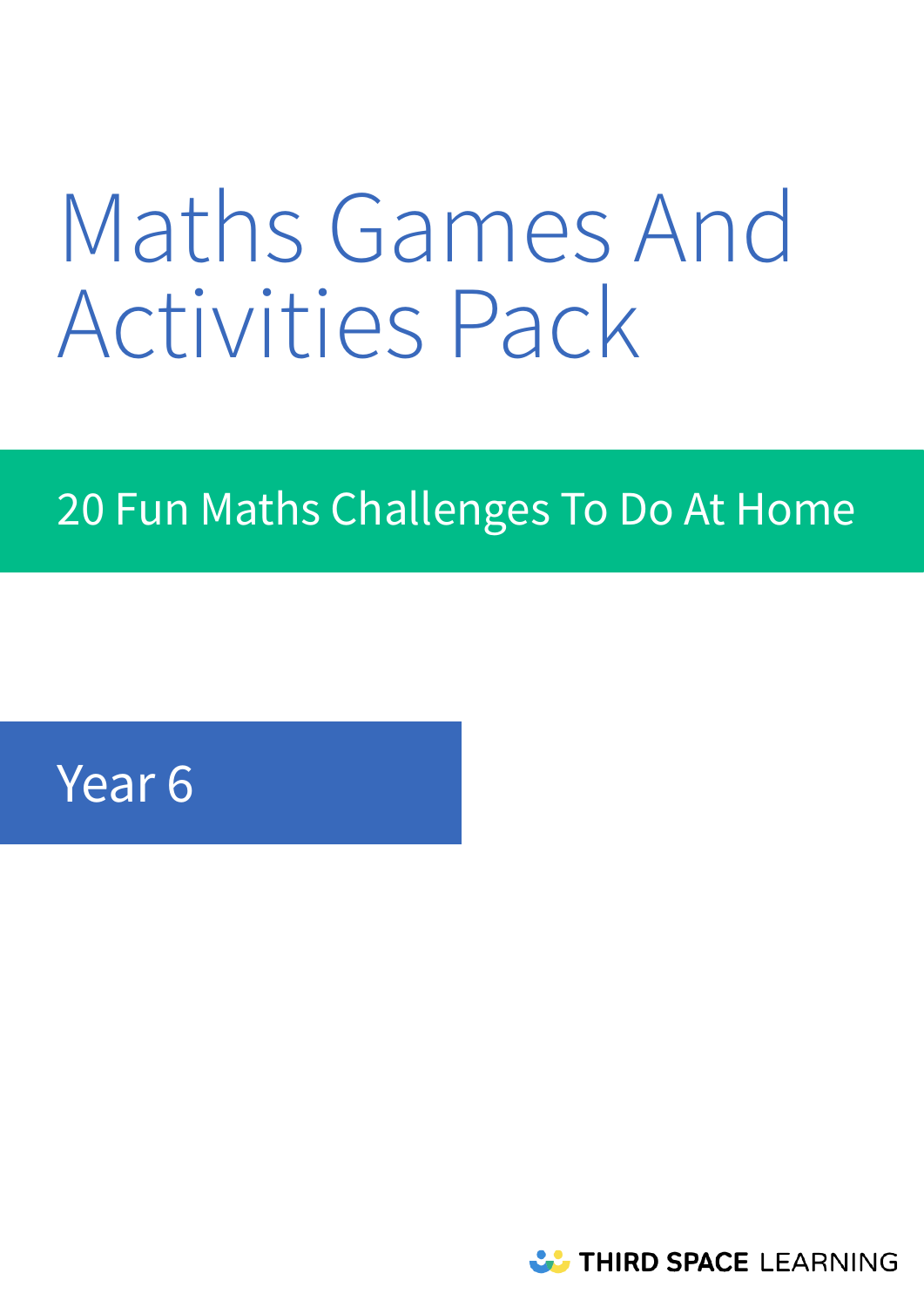### Note to Parents and Carers

Your child works hard during school and we know they deserve some rest and relaxation when they're at home. BUT… this pack is here to help you with some ideas of how to bring maths into your home in a fun way. The challenges are not intended to be too much like 'work'. They should provide just a bit of a mathematical focus every now and then.

The activities are separated into individual activities and partner activities. We understand that pupils are not always able to complete activities with others and as such hope this will help you and your child select appropriate activities to complete.

### Individual activities

### **1 Multiplication and Division Mosaic**

#### **Your challenge**:

• Can you use your multiplication and division skills to reveal the picture hidden in the grid?

#### **How to play**:

- 1. Work out the answer to the calculation in each square using your knowledge of the 1-12 times tables (including square and cubed numbers) and related division facts.
- 2. Colour in each square based on the key at the top of the sheet.

What picture will you reveal?

- Challenge 1 Sheet
- Colouring pencils or felt tips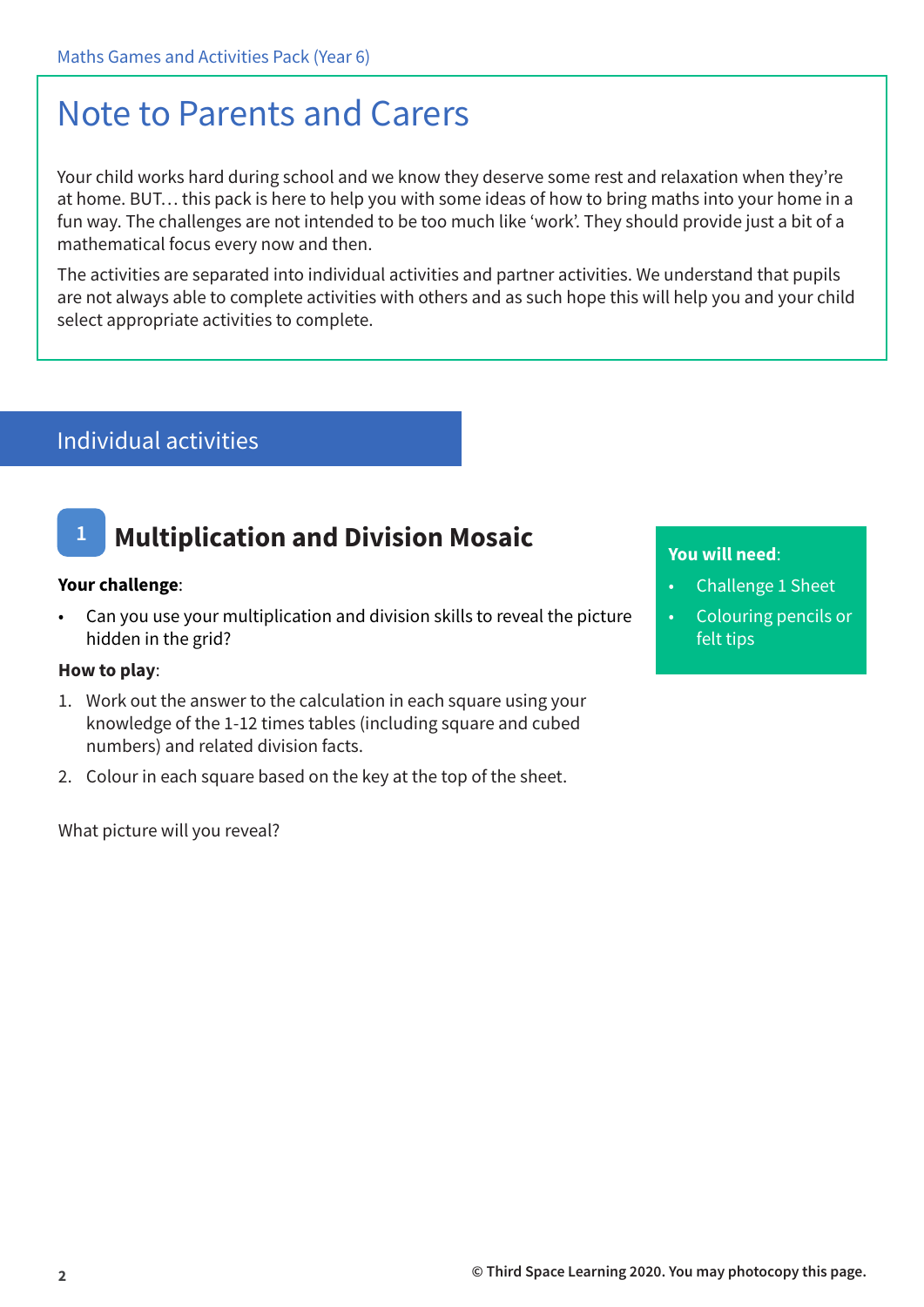### **Challenge 1 Sheet** Multiplication and Division Mosaic

Solve the questions in the squares below. Colour in the squares with the colours based on your answer. What picture will you make?

**Blue:** 4, 8, 18, 24, 40, 48

**Red:** 6, 16, 60, 64

**Green:** 0, 1, 2, 10, 12, 20, 21, 27

**Purple:** 3, 30, 36

**Pink:** 5, 25, 35, 72, 125

| $?^{2} = 4$      | $10 \div ? = 2$     | $9 \times 0 =$  | 3 <sup>3</sup>  | $18 \div 9 =$                | $7 \times ? = 70$      | $? \div 5 = 5$          | $? \div 5 = 2$   |
|------------------|---------------------|-----------------|-----------------|------------------------------|------------------------|-------------------------|------------------|
| $12 \times 6 =$  | $?^{2} = 9$         | $6 \times 1 =$  | $20 \div 20 =$  | $5x4=$                       | $6 \times 10 =$        | $5 \times 6 =$          | 5 <sup>3</sup>   |
| $? \div 3 = 12$  | $4^3$               | 2 <sup>2</sup>  | $8 \times 9 =$  | $7 \times 5 =$               | $? \times 1 = 8$       | $? \div 8 = 2$          | $27 \div ? = 9$  |
| $8 \times 2 =$   | $? \div 12 = 2$     | $? \div 12 = 5$ | $6 \times 3 =$  | $? \div 10 = 4$              | $30 \div 6 =$          | $? ÷ 8 = 6$             | $8^2$            |
| $64 \div ? = 8$  | $?^2 = 25$          | $? \div 10 = 3$ | $? \div 4 = 6$  | $32 \div 8 =$<br>$? ÷ 8 = 8$ |                        | $2 \times 2 \times 2 =$ | $9x2=$           |
| $21 \div 7 =$    | $?^{2} = 16$        | $8 \times 5 =$  | 4 <sup>2</sup>  | $10 \times 3 =$              | $?^{3} = 64$           | 6 <sup>2</sup>          | $54 \div ? = 9$  |
| $100 \times 0 =$ | $6x4=$              | $48 \div 6 =$   | $? \div 5 = 7$  | $8 \times 6 =$               | $?^2 = 36$             | $? ÷ 8 = 5$             | $? \div 12 = 1$  |
| $3x9=$           | $14 \div 14 =$      | $?^{3} = 125$   | $2^3$           | $45 \div 9 =$                | 5 <sup>2</sup>         | $?^{3} = 8$             | $? \div 2 = 10$  |
| $?^{2} = 100$    | $24 \div ? =$<br>12 | $? \div 2 = 6$  | $? \div 10 = 6$ | $4 \times 12 =$              | $10 \times ? =$<br>100 | $? \div 3 = 7$          | 1 <sup>2</sup>   |
| $2 \times 10 =$  | $15 \times 0 =$     | $? \div 5 = 4$  | $3x3x3 =$       | $1 \times 1 =$               | 2x2x?<br>$= 8$         | $? \times 1 = 12$       | $8 \times ? = 0$ |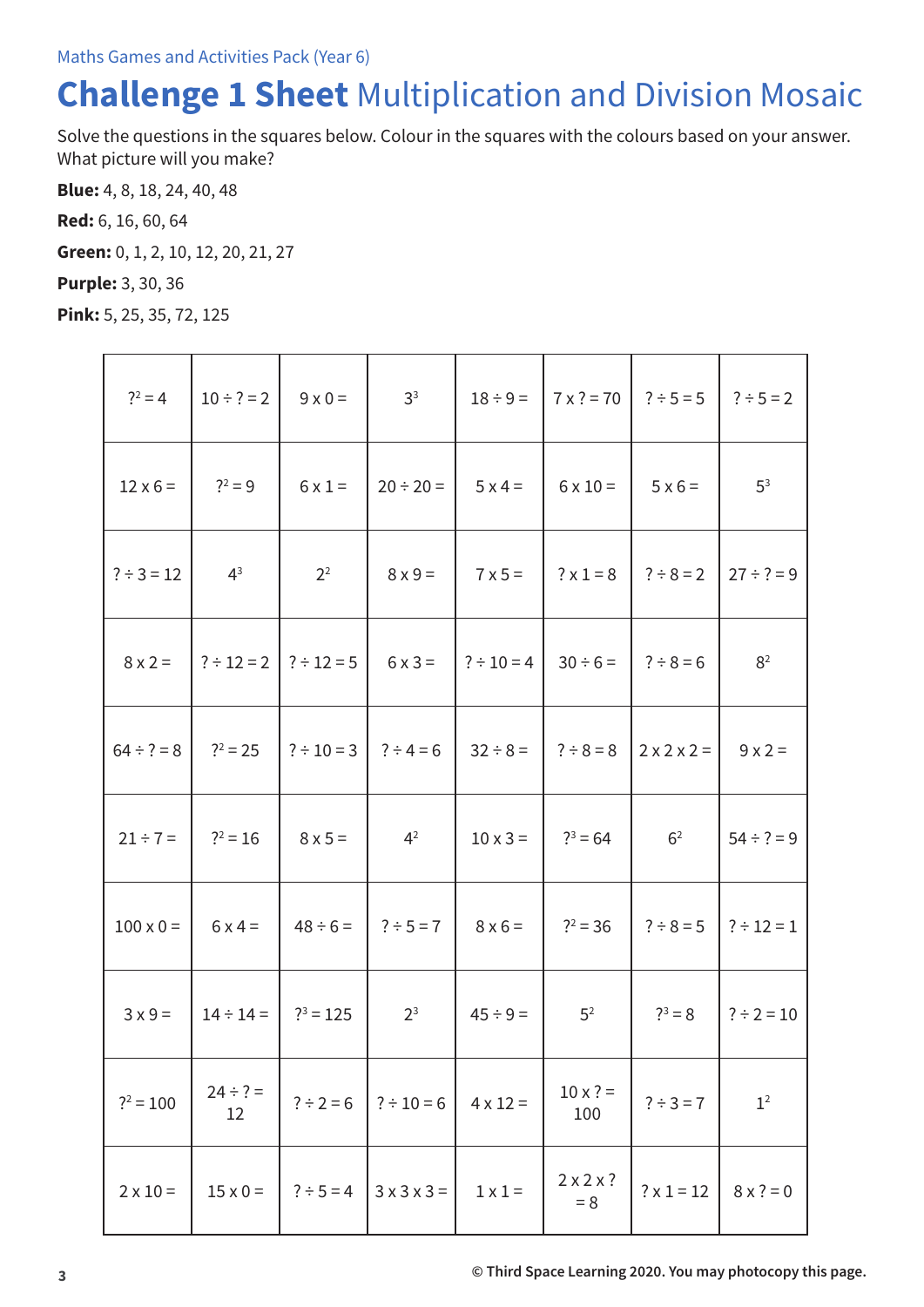### **2 Mystery Times Tables**

#### **Your challenge**:

- Can you help solve a times table mystery?
- On Challenge 2 Sheet there are two times tables that have been written in code. Each digit has been replaced by a letter and the times tables have all been jumbled up!

#### **What to do:**

- 1. Can you work out which digit each letter stands for? Try to spot patterns in the digits so you can rule out certain numbers and rule in others.
- 2. Can you work out which times table is the 11 times table or the 1 times table? Does the number of single digit answers help you work out which times table it could be?
- 3. Solve the puzzle and record which digit each letter stands for on the challenge sheet.

Set 1 times table (A) is

Set 2 times table (L) is

### **3 My Favourite Number**

#### **Your challenge**:

How much do you know about your favourite number?

#### **What to do**:

- 1. What's your favourite number? Write it down in the centre of a piece of plain paper (if you don't have a favourite number, pick a number at random).
- 2. Note down at least 20 facts about the number around your number, creating a poster. Examples you could choose include factors, multiples, even/odd, square number, sides on a shape etc.
- 3. For example, if your favourite number was 32, you could write down facts like:
	- $\cdot$  It's a multiple of 1, 2, 4, 8 and 16
	- It's an even number
	- $32 \times 2 = 64$
	- $\cdot$  1 + 31 = 32
- 4. Try to make sure you have a good range of different types of facts.
- 5. Be as creative as you can with how you present your work.

#### **You will need**:

• Challenge 2 Sheet

- A piece of plain paper
- Colouring pencils or crayons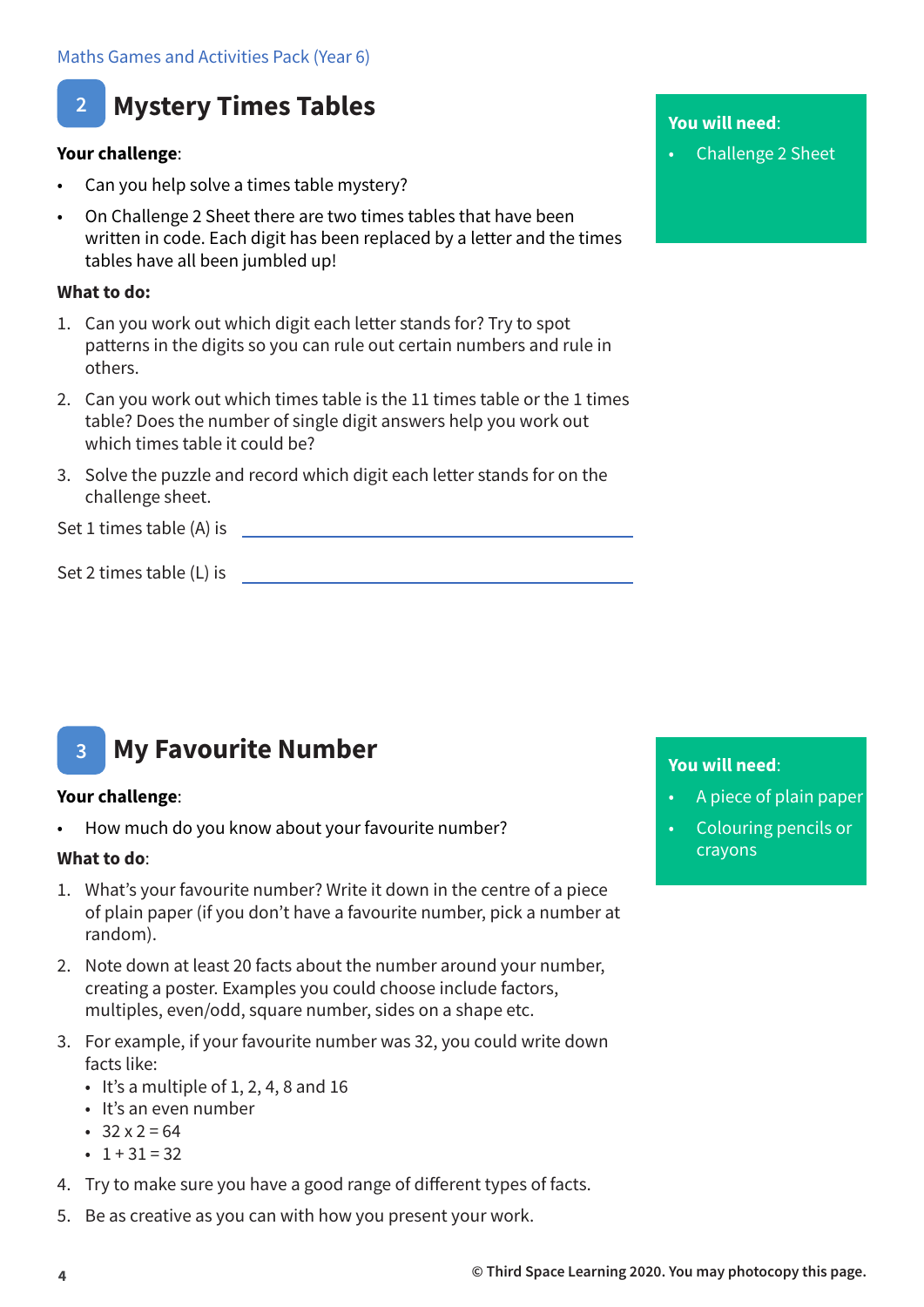# **Challenge 2 Sheet** Mystery Times Tables

These times tables are a mystery. Each digit has been replaced by a letter and the order of the times tables has been jumbled up!

Can you work out which digit each letter stands for? There are two sets of times tables for you to complete.

Try to spot patterns in the digits so you can rule out certain numbers and rule in others.

Can you work out which times table is the 11 times table or the 1 times table? Does the number of single digit answers help you work out which times table it could be?

Solve the puzzle and record which digit each letter stands for on the challenge sheet.

#### **Times Tables Set 1**



- $D \times A = A$  H  $\times A = EJ$
- $C \times A = FC$   $F \times A = JF$
- $DR \times A = AB$   $J \times A = D$
- $K \times A = G B$  DJ  $x A = HJ$
- $F \times A = KF$   $A \times A = GA$
- $G \times A = D C$   $DD \times A = AA$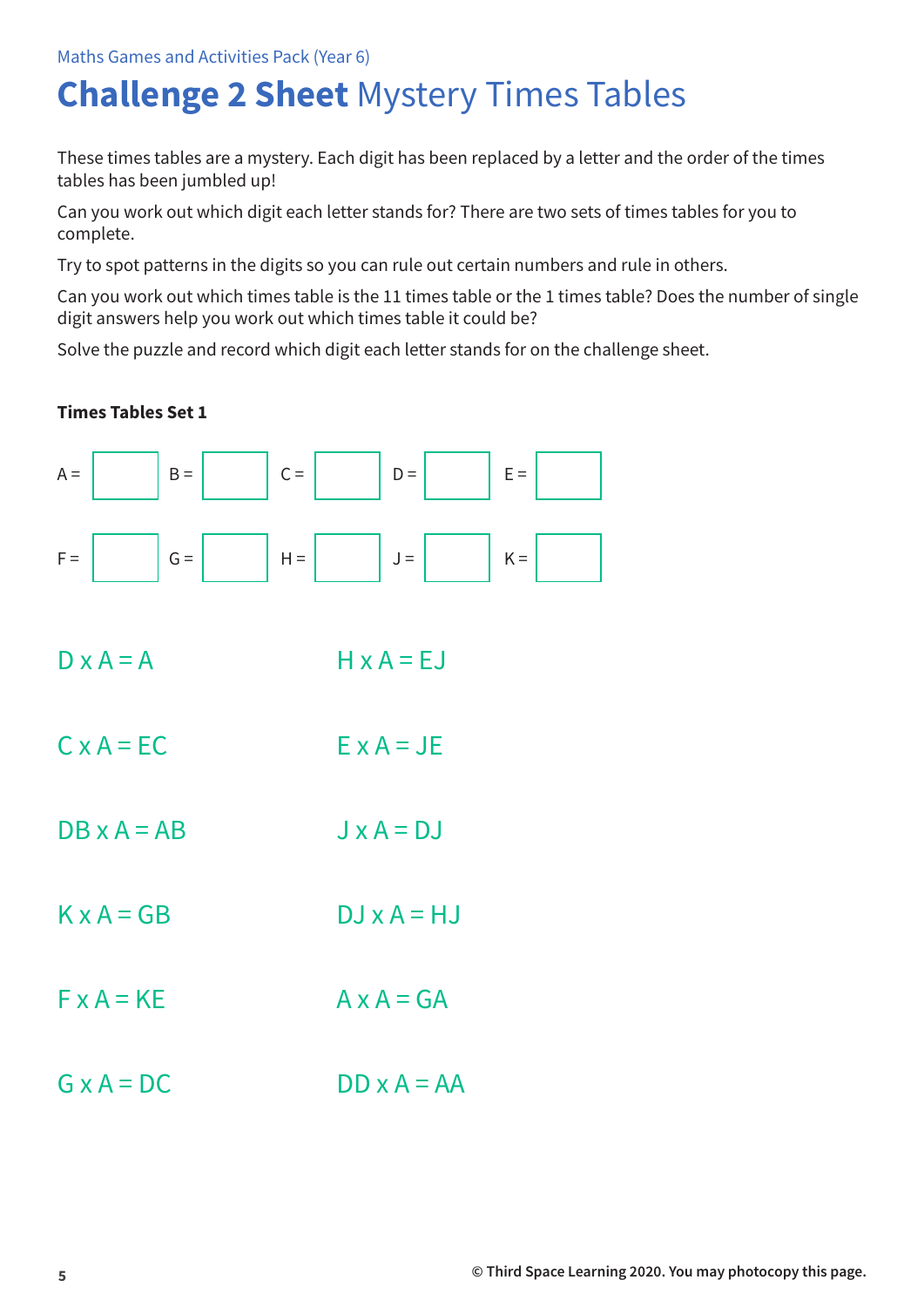#### **Times Tables Set 2**

The letters and their digits are different to the first set!

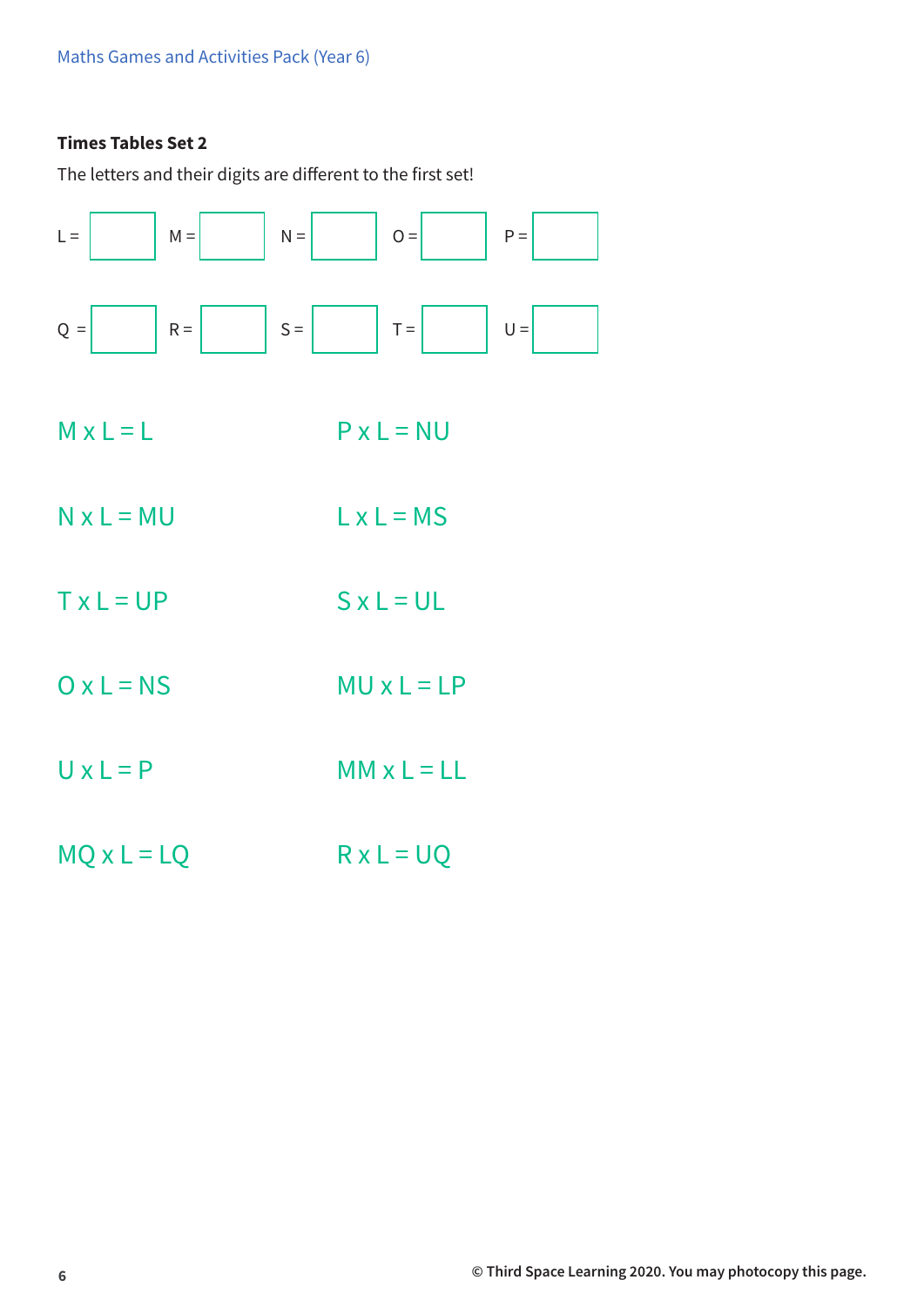### **4 How many ways can you make...**

#### **Your challenge**:

• How many ways can you find to make 3,210?

#### **Things to remember**:

- 1. Write 3,210 in the centre of a piece of plain paper.
- 2. Around the number, write at least 20 ways to make it.
- 3. For example:
	- $10^3 \times 3 + 200 + 10$
	- $\cdot$  (5 x 1,000) 1,790
- 4. Try to make sure you have a good range of different types of facts.



#### **Your challenge**:

• Can you estimate the total cost of the food bill?

#### **How to play**:

- 1. Find an old receipt for some shopping (you may need to ask an adult for this). Don't look at the total!
- 2. Round each price to the nearest whole pound and find an estimated total. For example, if something costs £1.48 you'd round it to £1 and if something costs £1.76 you'd round it to £2.

My estimated (rounded) total for the shop was  $f_{\text{max}}$ 

The actual cost (before any coupons etc) was £

The actual cost was  $E_{\text{max}}$  higher/lower than my rounded estimate.

### **6 Product Hunt**

#### **Your challenge**:

• How well do you know your numbers?

#### **How to play**:

- 1. You have the digits 6, 2, 7, 5, 0 and 3. You need to arrange them into a multiplication question like this: ThHTO x TO = ? For example, you could make  $5.023 \times 67 = ?$
- 2. In each question, you can only use each digit once. Work out the answer to your calculation, using any method you like (don't use a calculator).
- 3. Make a list of the different products that you have made on Challenge 6 Sheet (remember, a product is the result of multiplication). How can you make sure you have found all the possible products? Fill in Challenge 6 Sheet to explain how you did this.

#### **You will need**:

• A piece of plain paper

#### **You will need**:

- A receipt
- A piece of plain paper

#### **You will need**:

• Challenge 6 Sheet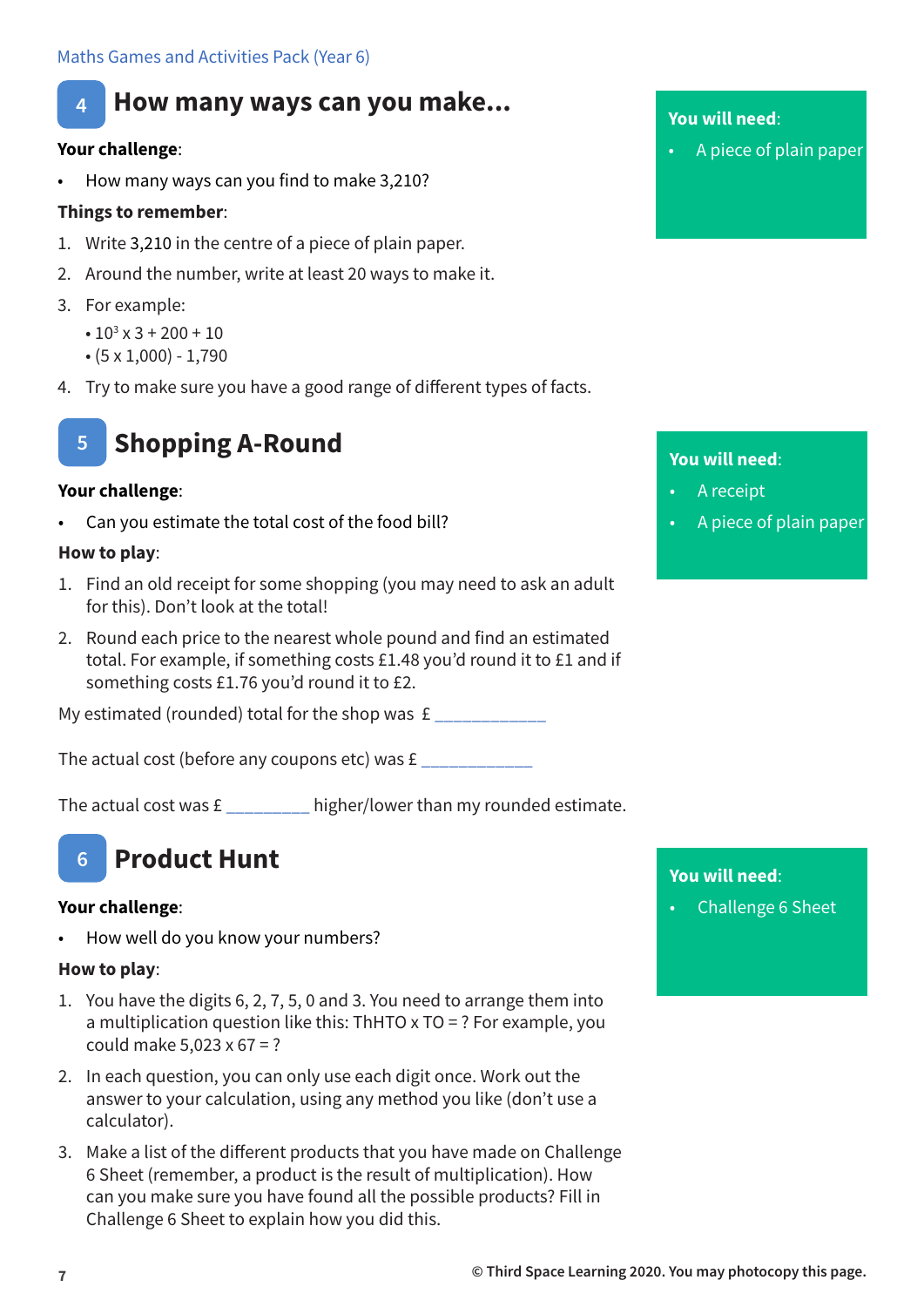# **Challenge 6 Sheet** Product Hunt!

You have the digits 6, 2, 7, 5, 0, 3.

You need to arrange them into a multiplication question like this: ThHTO x TO = ? For example, you could make  $5,023 \times 67 = ?$  In each question, you can only use each digit once.

Work out the answer to your calculation using any method you like (don't use a calculator). Make a list of the different products that you have made (remember, the product is the result of a multiplication).

How can you make sure you have found all possible products?

The products I have found are: \_\_\_\_\_\_\_\_

Use this space below to help you.



I know I have found all the possible products because: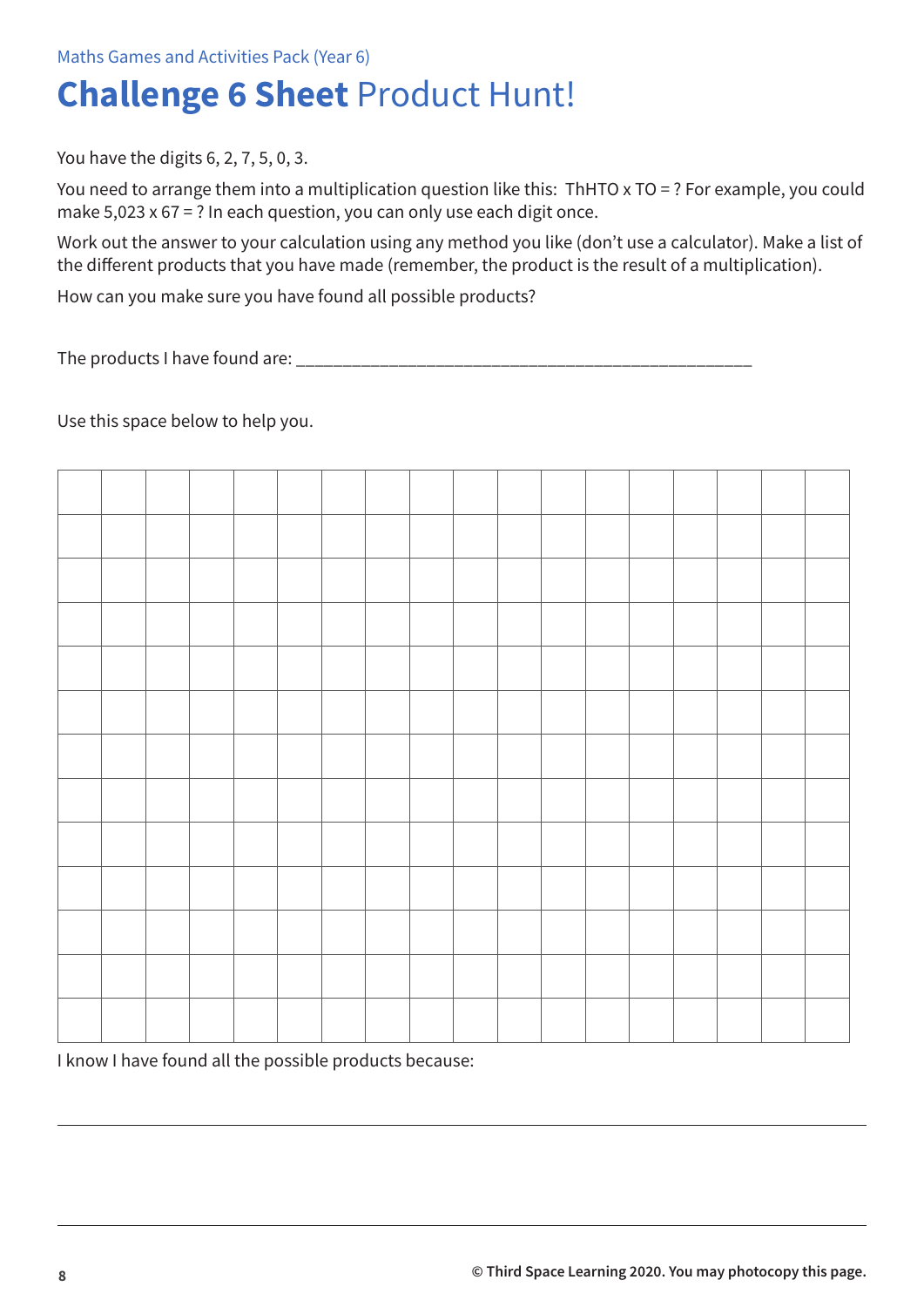

#### **Your challenge**:

• Can you find the proportions all around us?

#### **What to do**:

- 1. On a plain piece of paper, write 'Proportions are all around us' in the middle.
- 2. Fill the rest of the paper with places you have seen fractions, decimals and percentages in real life (shopping sales, sharing a cake).

#### **You will need**:

• A plain piece of paper

#### **Get Arty! 8**

#### **Your challenge**:

• Your challenge is to create a piece of art that is contains at least 6 obtuse angles, 4 acute angles and 5 right angles.

#### **Things to remember**:

1. You can create your artwork using any type of materials you like – you could create a collage, paint, colour or do anything else – it's up to you.

#### **You will need**:

- Plain paper
- Art materials

### **9 Areas and Perimeters**

#### **Your challenge**:

• Can you estimate and measure area and perimeter accurately?

#### **What to do**:

- 1. Create a list of items you are going to find the areas and perimeters of (at least 20 in total). These could be large or small.
- 2. Next to each item, write an estimate of the area or perimeter.
- 3. Measure items and calculate the area or perimeter.
- 4. Compare your estimates to the real answers. How accurate were you?

- A tape measure or ruler
- A piece of plain paper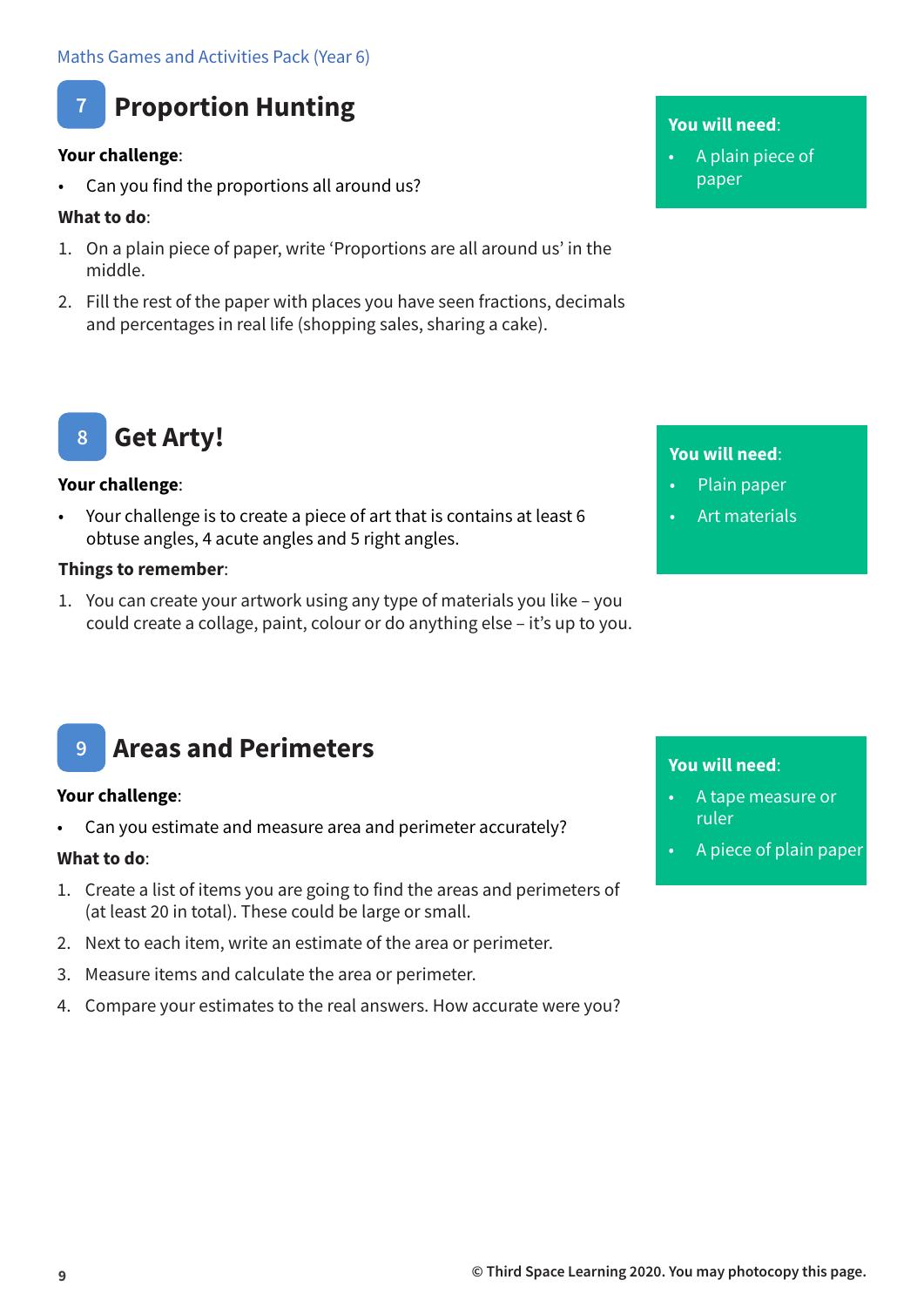

#### **Your challenge**:

• Ever wondered how much time you spend on a 'screen' (such as watching TV or using a tablet or computer) over two days? Well, let's find out!

#### **Things to remember**:

- 1. Use Challenge 10 Sheet to record the start and end time whenever you have 'screen time'.
- 2. Work out the length of time you spent on the screen.
- 3. At the end of two days, add up the total amount of time. How many hours and minutes have you spent on a screen? Remember – there are 60 minutes in an hour.

I spent minutes on a screen over 2 days.

This is the same as \_\_\_\_\_\_\_\_\_\_ hours and \_\_\_\_\_\_\_\_\_\_ minutes.

#### Pair activities



#### **Your challenge**:

• Can you make a larger six-digit number than your partner?

#### **How to play:**

- 1. Get your digit cards ready. Cut them out from the Digit Cards Resource Sheet (at the back of this pack).
- 2. Shuffle all three sets of the digit cards. You and your partner must each draw six big lines on your sheet of paper like this:

### \_\_\_\_ \_\_\_\_ \_\_\_\_ \_\_\_\_ \_\_\_\_ \_\_\_\_

- 3. Take it in turns to turn over a digit card and decide where in your number you are going to place the digit.
- 4. Put the digit in that position and tell your partner what value that digit has. For example, if you put a 3 in the tens column, you would say 'this 3 is worth 3 tens or thirty'.
- 5. Once you have placed a digit in your number, you can't move it! Therefore, it's important to think about the strategy you are using. Play at least seven rounds.

#### **Who will be the champion?**

I played with

The person who won was

#### **You will need**:

- Challenge 10 Sheet
- A pencil or pen
- A clock or watch

- Digit Cards Resource Sheet
- Two sheets of plain paper
- A partner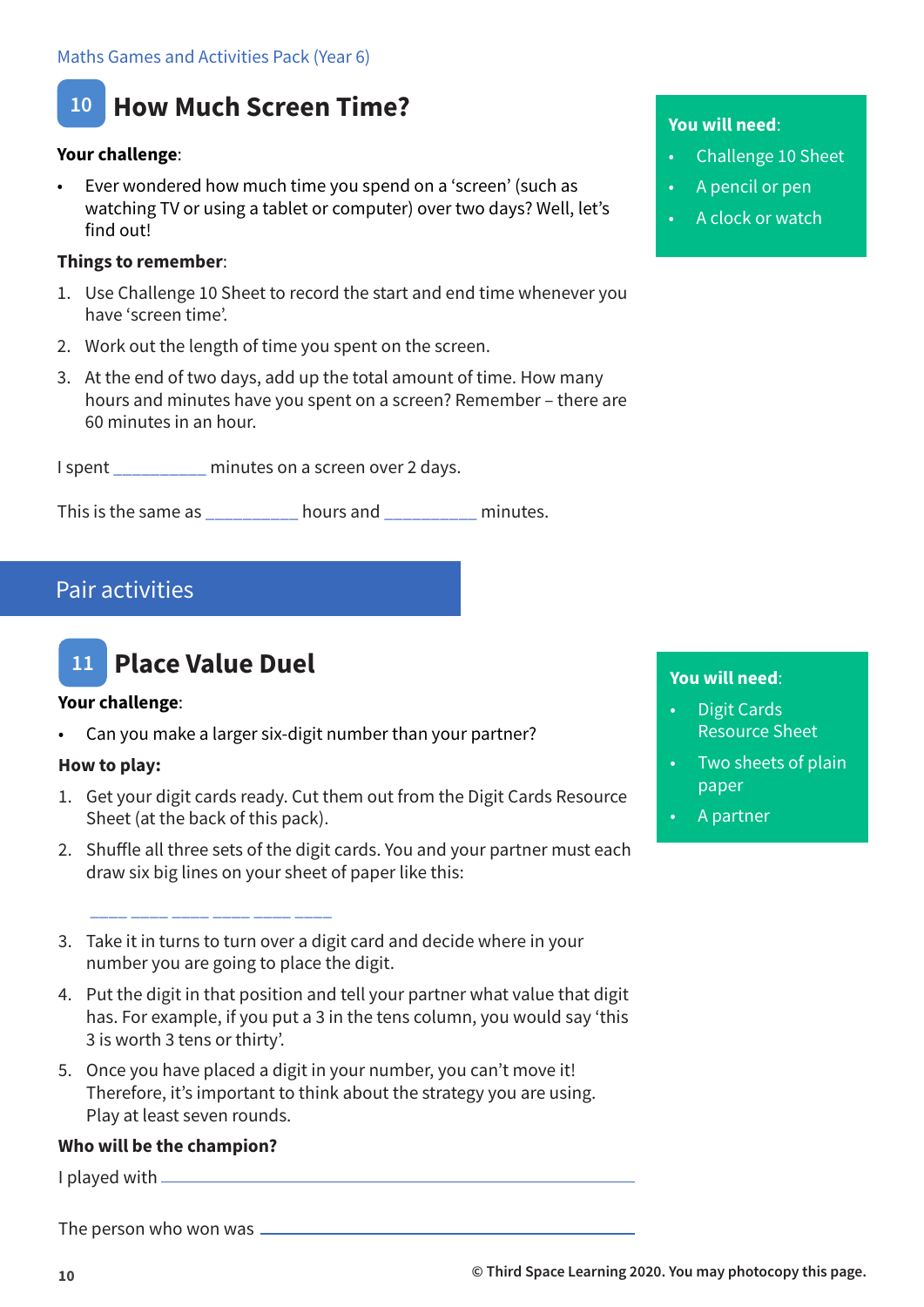# **Challenge 10 Sheet** How Much Screen Time?

Use this table to keep track of the 'screen time' you have over two days.

| <b>Day</b> | <b>Time started</b> | <b>Time ended</b> | <b>Duration</b> |
|------------|---------------------|-------------------|-----------------|
|            |                     |                   |                 |
|            |                     |                   |                 |
|            |                     |                   |                 |
|            |                     |                   |                 |
|            |                     |                   |                 |
|            |                     |                   |                 |
|            |                     |                   |                 |
|            |                     |                   |                 |
|            |                     |                   |                 |
|            |                     |                   |                 |
|            |                     |                   |                 |
|            |                     |                   |                 |

Total screen time over two days: \_\_\_\_\_\_\_\_\_\_\_\_\_\_\_\_\_\_\_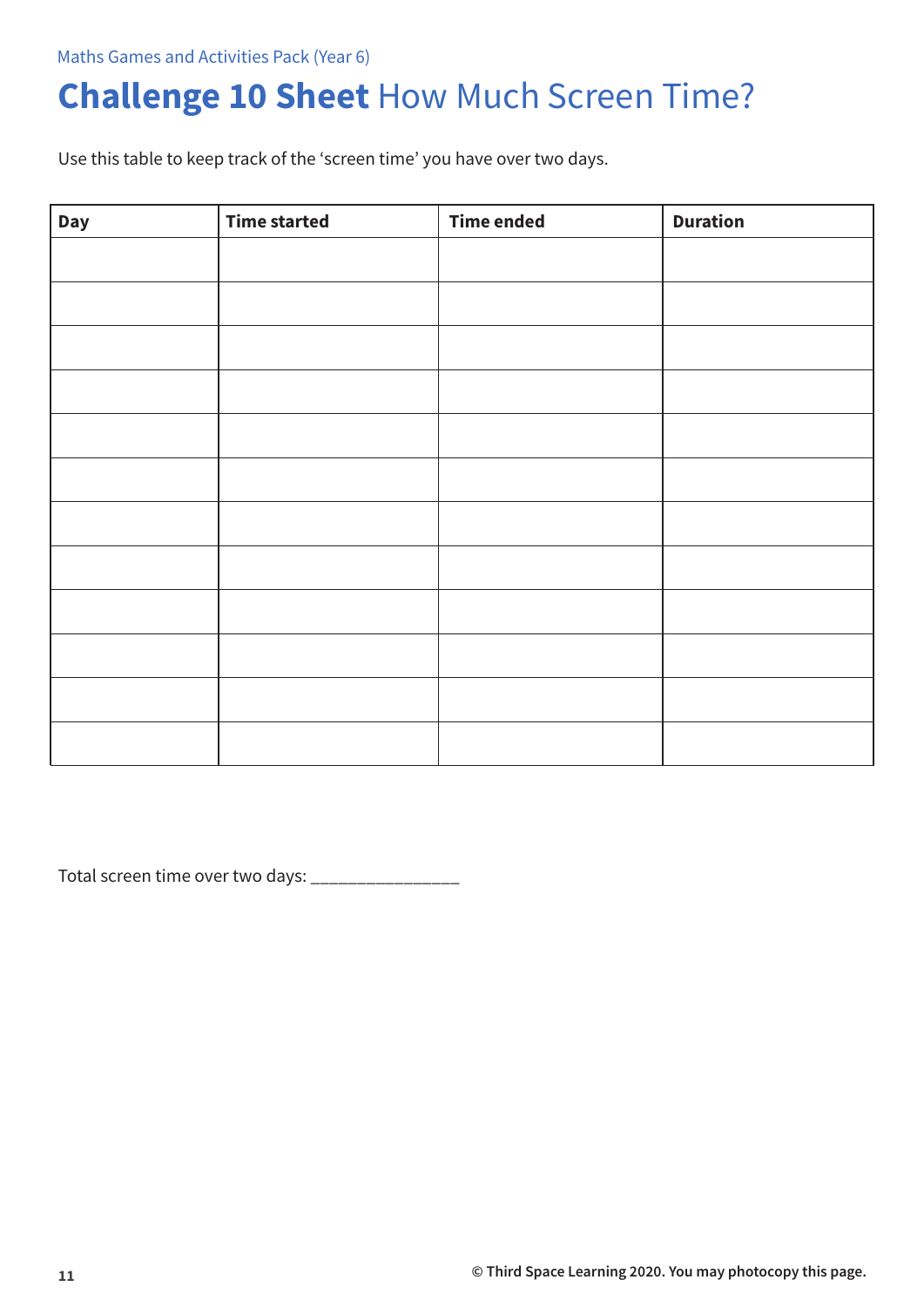#### **Multiplication Skirmish 12**

#### **Your challenge**:

• Are you ready to have a multiplication skirmish?

#### **How to play**:

- 1. This game is simple, but addictive! Shuffle all three sets of digit cards from the Digit Cards Resource Sheet, then deal them between the two players.
- 2. At the same time, each player turns over one of their cards and puts it in the middle.
- 3. Race your partner to shout out the answer that you get when you multiply both the numbers together. For example, if you turned over an 8 and your partner turned over a 6, you'd have to shout out 48, because  $8 \times 6 = 48$ .
- 4. The person who shouts out the correct answer first gets to keep both cards. Keep playing until one player has run out of cards.
- 5. Play at least five rounds. Who will be the champion?

I played with  $\overline{\phantom{a}}$ 

The person who won was

#### **Two-handed Maths, Paper, Scissors 13**

#### **Your challenge**:

• Have you ever played 'Rock, Paper, Scissors'? Well this is a maths version of the same game!

#### **How to play**:

- 1. Stand and facing your partner. Make two fists and say together with your partner 'maths, paper, scissors' whilst moving your fists up and down (in a similar way to when playing rock, paper, scissors).
- 2. On scissors, each of you puts out between 0 and 10 fingers.
- 3. You then need to race to multiply the number of fingers you have put out by the number of fingers your partner put out (e.g. 6 x 8), double the answer (e.g. 48 x 2) and call out the answer (e.g. 96).
- 4. The player to call the correct answer first, wins a point.
- 5. Record who wins each 'battle' in a simple table; the first player to 15 points wins!

I played with

The person who won was

#### **You will need**:

- Digit Cards Resource Sheet
- A partner

**You will need**:

• A partner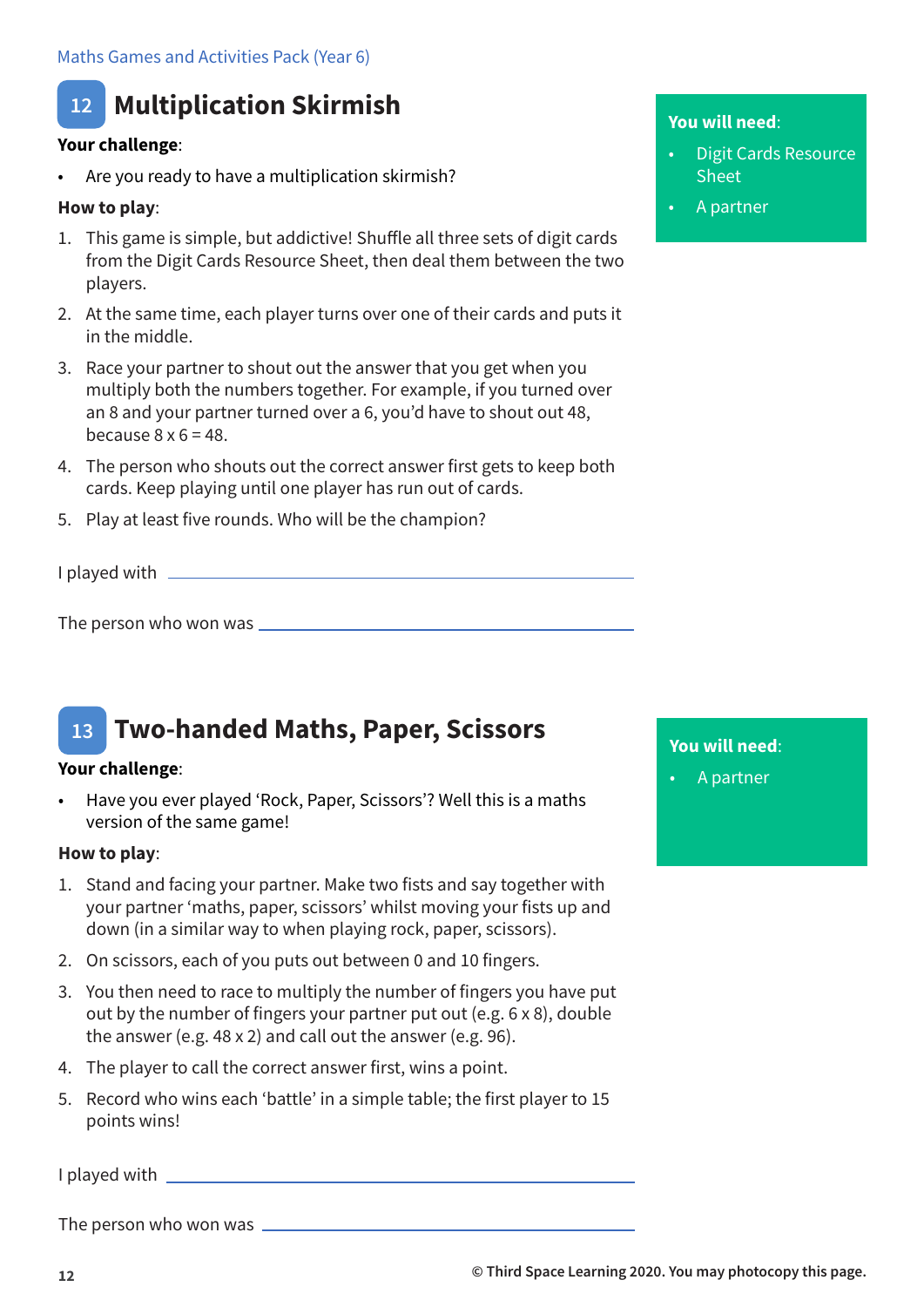#### **Tug of War 14**

#### **Your challenge**:

• Why not play a maths version of Tug of War?

#### **How to play**:

- 1. Firstly, decide which player is going to 'add' and which player is going to 'subtract', then shuffle the digit cards into one pile. Write down the number 250,000 at the top of your piece of paper.
- 2. The player who is adding starts first. They turn over three cards and make them into a three-digit number (for example, 45,658). The player who is adding adds these to 250,000 (e.g. 250,000 + 45,658 = 295,658). The result of this calculation is your new running total.
- 3. The player who is subtracting goes next. They turn over 5 digits, make it into a five-digit number and subtract it from the running total.
- 4. Keep playing in the same way, taking it in turns to make a number and add or subtract it. If the player who is adding gets 450,000 they win, and if the player who is 'subtract' gets the running total below 50,000 they win!

Who will win the tug of war?

I played with

The person who won was

### **15 Decimal Compare!**

#### **Your challenge**:

Are you ready for a fast-paced game with a partner?

#### **How to play**:

- 1. Cut up the cards from Challenge 15 Sheet. Shuffle them and deal them between both players.
- 2. At the same time turn over a card each. The player who has the largest value number has 5 seconds to collect the cards and add them to their pile – if they don't collect in time, then the other player gets the cards.
- 3. The person who gets all the cards first wins!

Play the game at least twice – can you win both times?

The first time I played, I played against

and the person who won was

The second time I played, I played against

and the person who won was

#### **You will need**:

- Digit Cards Resource Sheet
- A partner
- Paper to keep a track of your score

- The cards from Challenge Sheet 15
- A partner to play with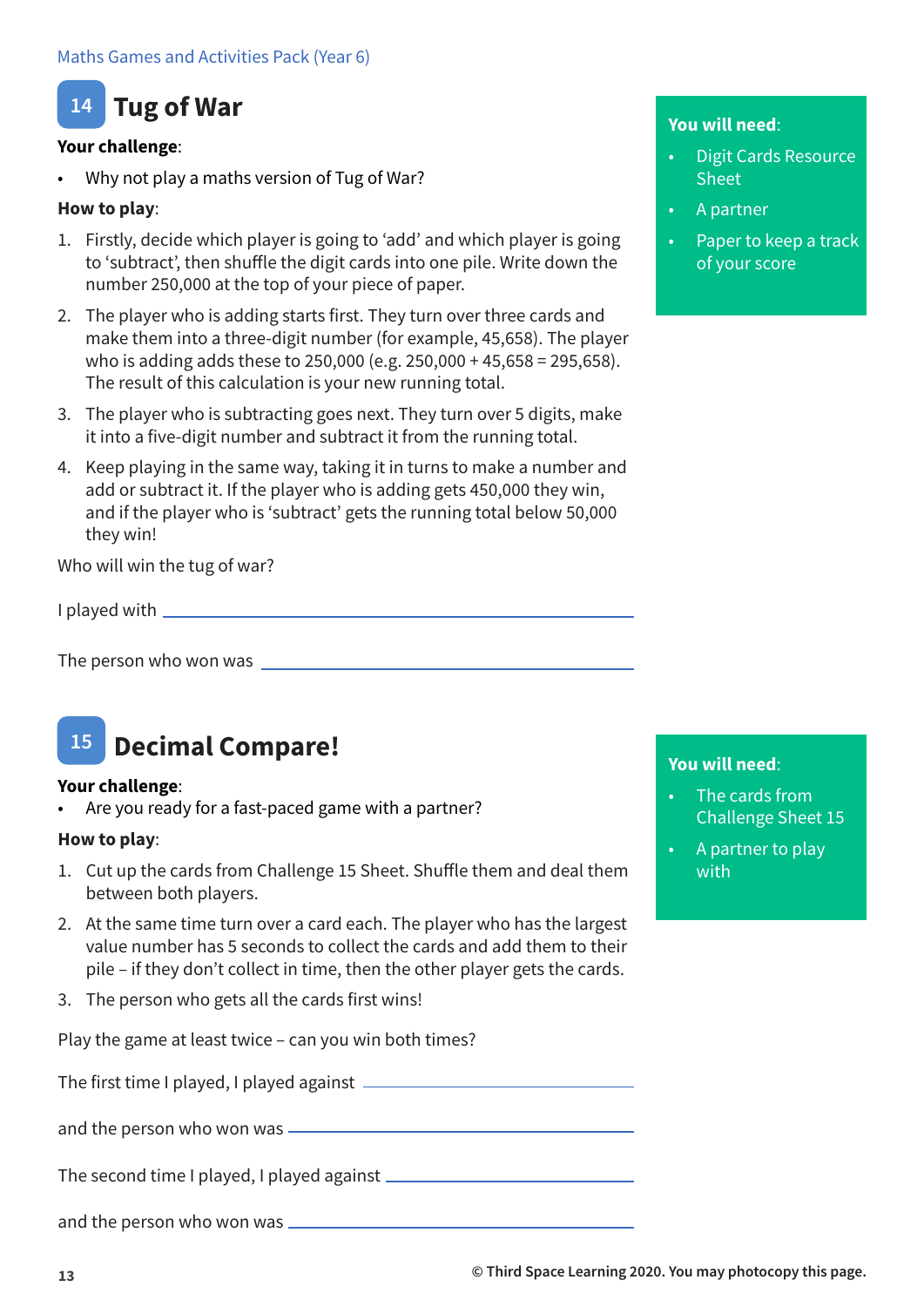# **Challenge 15 Sheet** Decimal Compare!

| 0.43 | 0.34 | 0.44 | 0.67 | 0.76 |
|------|------|------|------|------|
| 0.68 | 0.69 | 0.96 | 0.45 | 0.54 |
| 0.53 | 0.52 | 0.70 | 0.3  | 0.4  |
| 0.5  | 0.23 | 0.32 | 0.31 | 0.1  |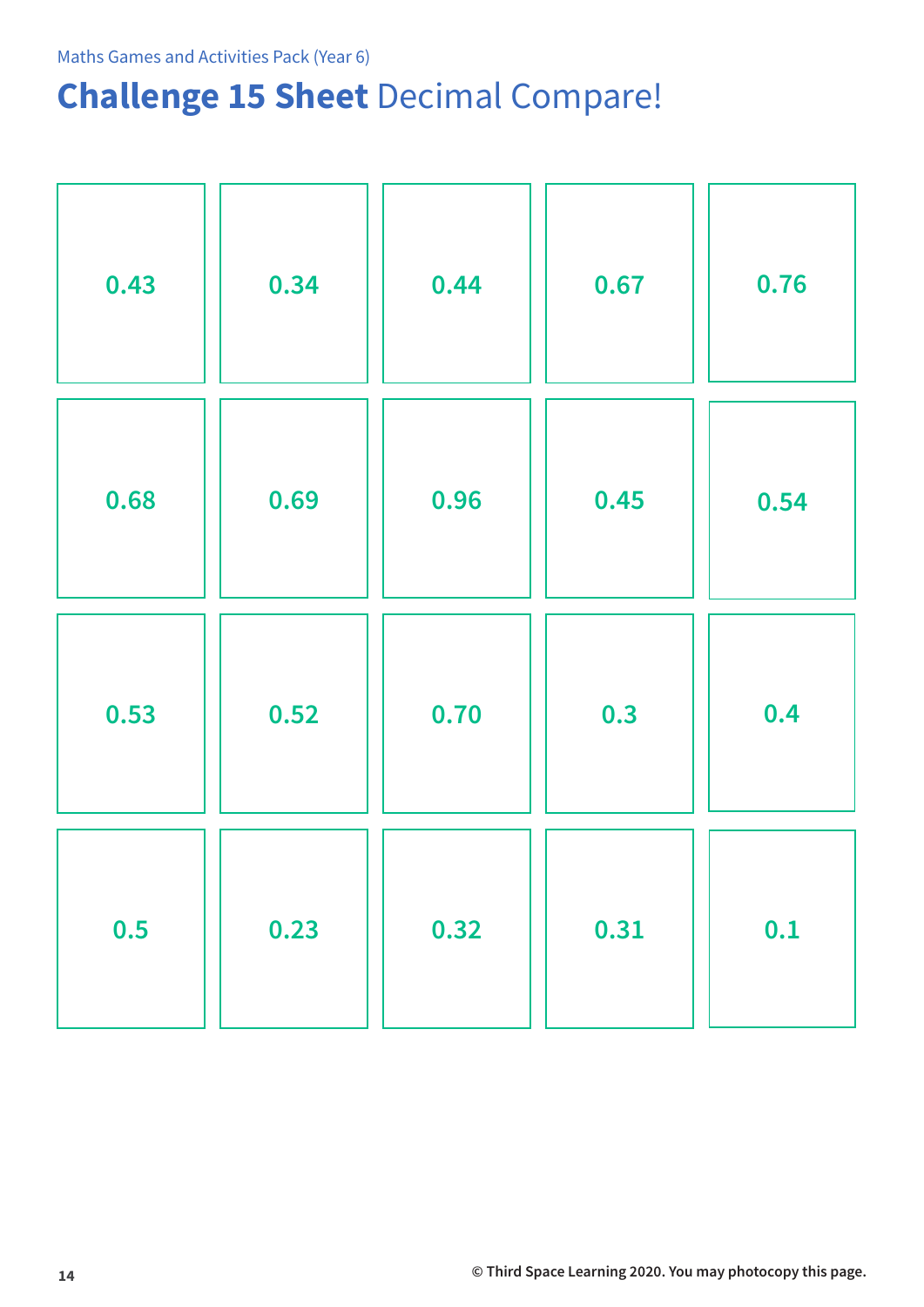| 0.98 | 0.89 | 0.99 | 0.97 | 0.79 |
|------|------|------|------|------|
| 1.43 | 1.01 | 0.01 | 0.05 | 0.09 |
| 0.9  | 0.17 | 0.71 | 0.81 | 0.18 |
| 0.77 |      |      |      |      |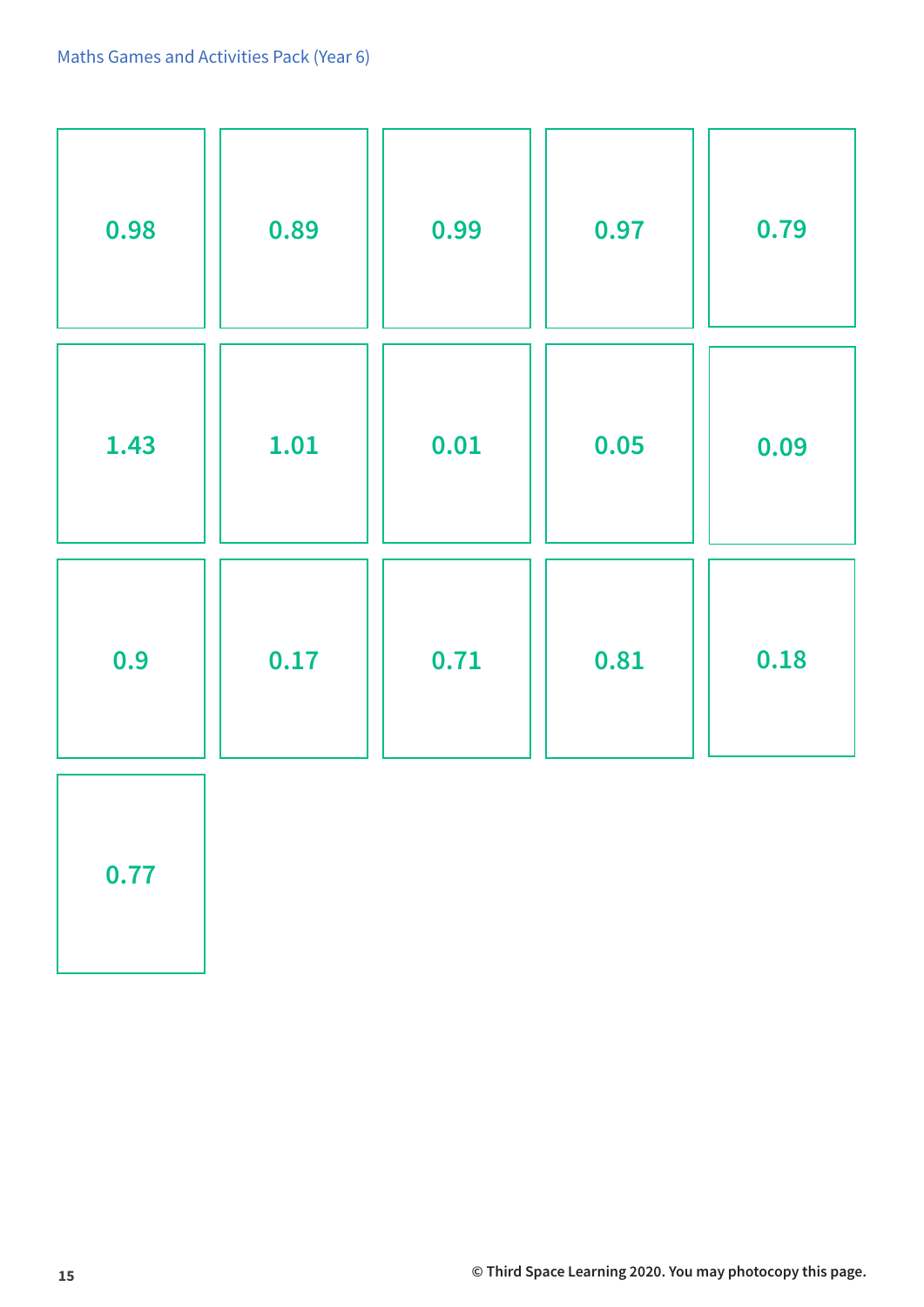

#### **Your challenge**:

Who will win in the battle between troll and giant?

#### **How to play**:

- 1. Sit opposite your partner and decide who will be the troll and who will be the giant.
- 2. Place the grid from Challenge 16 Sheet in between you. The aim of the game is for the troll to make it to the giant's home on the other side of the grid. The giant's aim is to stop the troll from getting there by ending up on the same hexagon on the grid as the troll.
- 3. The troll goes first. Place your counter on one of the hexagons on the 'troll's home' side of the paper and carry out the calculation in the hexagon. If the calculation is correct (your partner needs to check and agree) you get to move to that hexagon.
- 4. The giant starts in the same way from the 'giant's home' side of the paper.
- 5. On the next turn, each player can move to one of the hexagons joint to the hexagon they are on. If they get the answer correct, they move to that hexagon; if they don't get it correct, they stay as they are!
- 6. Have a think about your strategy where will you move next? Try to play the game at least two times.

The first time I played, I played against and the person who won was

The second time I played, I played against

and the person who won was \_\_\_\_\_\_\_\_\_\_\_

- Challenge 16 Sheet
- A partner
- A counter each (you could make your own out of paper)
- Plain paper for any working out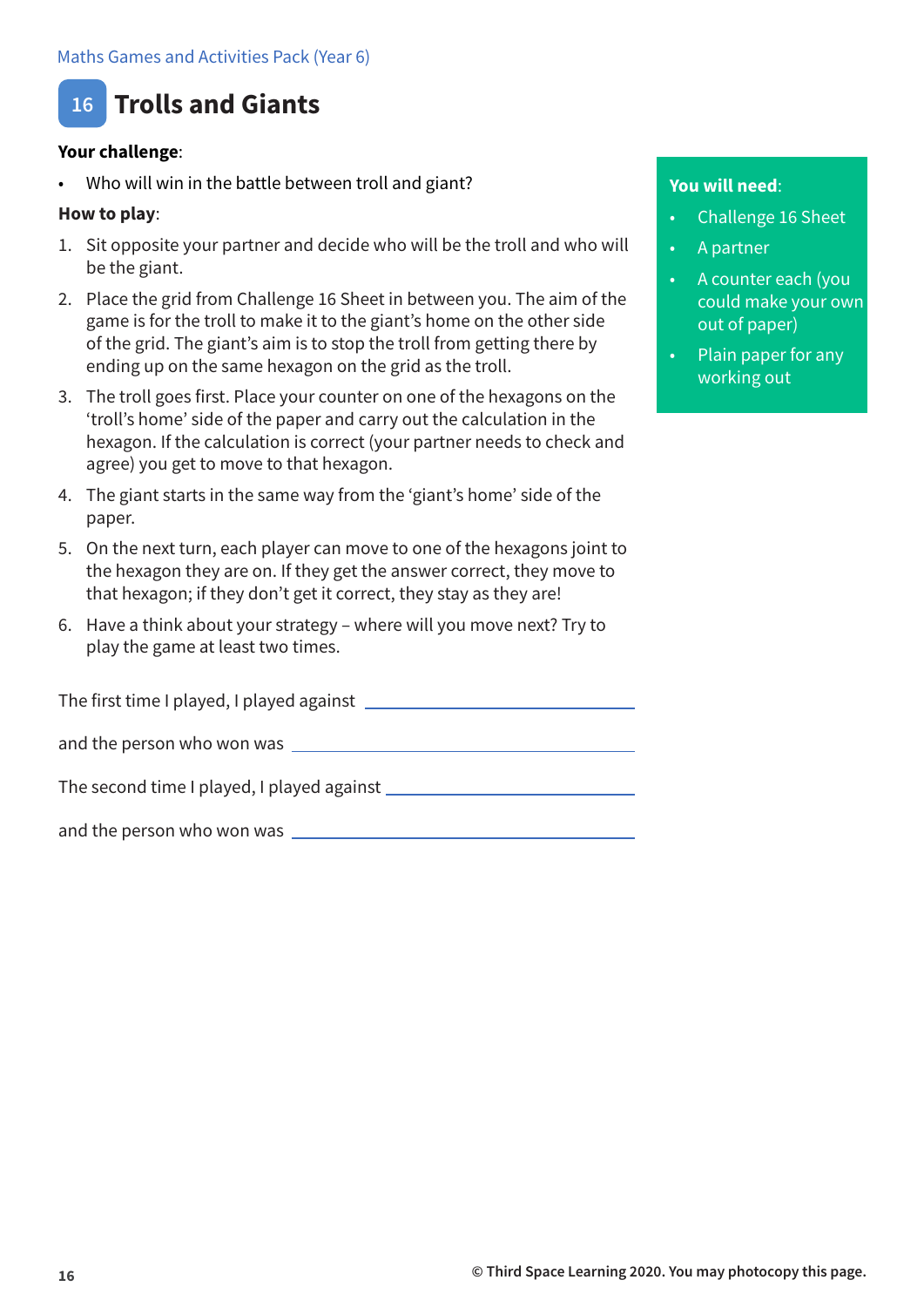### **Challenge 16 Sheet** Trolls vs Giants



**Giant's House**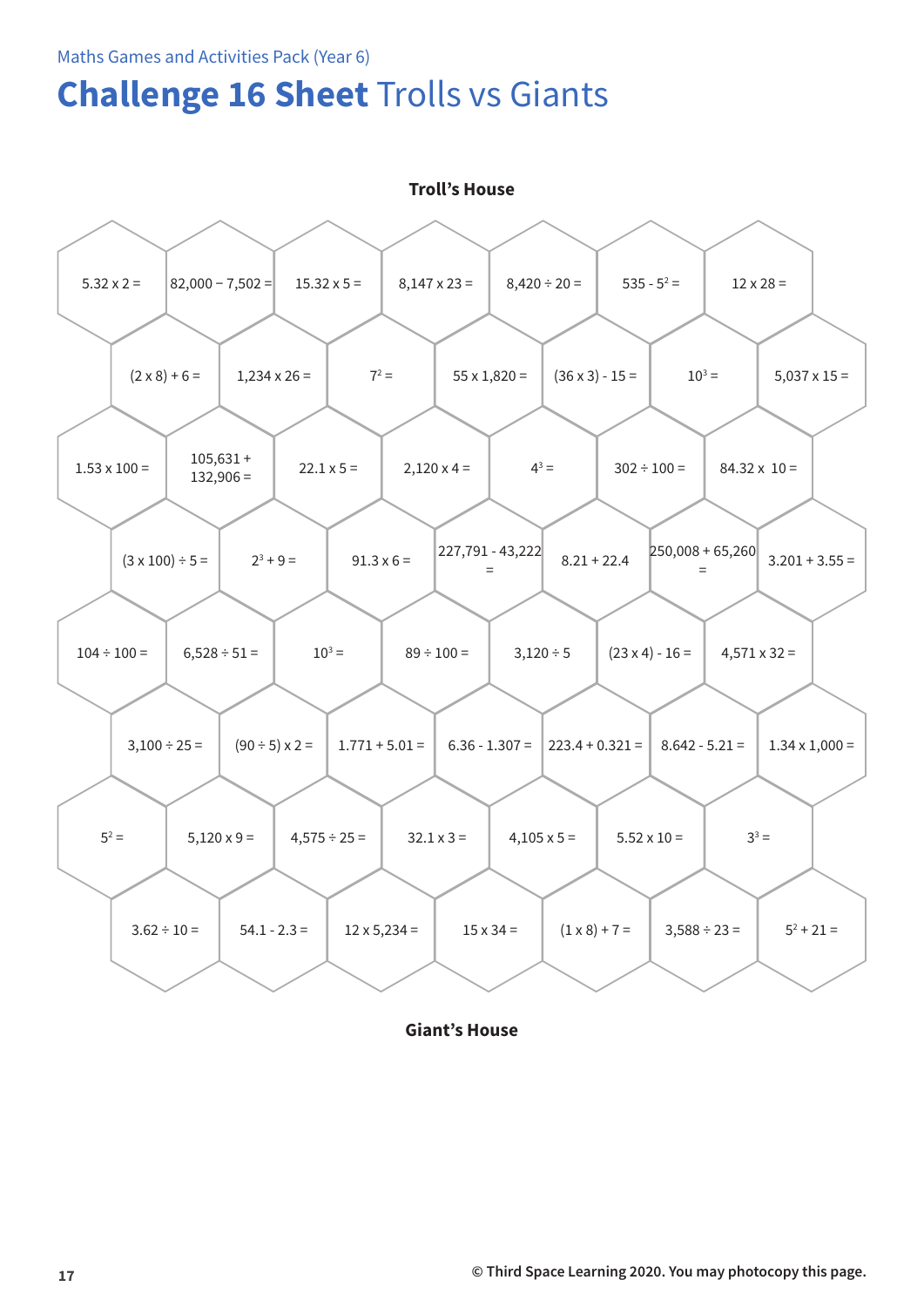### **17 Proportion Snap**

#### **Your challenge**:

Let's play a game of snap, but with a maths twist.

#### **How to play**:

- 1. Shuffle the cards from Challenge 17 Sheet and deal them between the players.
- 2. Play just like you would do in 'normal' snap take it in turns to turn over one of your cards and place it in the middle.
- 3. If the two cards are equivalent the first person to call 'snap' and place their hands on the pile of cards wins the cards. Remember, equivalent means they are worth the same.
- 4. The first player to get all of the cards wins! Try to play the game at least twice.

The first time I played, I played against

and the person who won was

The second time I played, I played against

and the person who won was



#### **Your challenge**:

Let's play a classic game of battleships – but with a coordinates twist!

#### **How to play**:

- 1. First, plot the 'ships' shown below on your grid. Make sure you hide them, so they are difficult for your partner to find.
- 2. Then, take it in turns to guess where your partner's ships are hidden. To do this, you need to read out the co-ordinates – remember, you read out the horizontal axis value first, and then the vertical axis value.
- 3. Your partner will then tell you if you have 'hit' one of their ships or not. Keep track of your hits and misses on your map (use a coloured pencil). If you get a 'hit' you get another go, if not, it's your partner's turn to guess.
- 4. Who can find all of their partner's battleships first?

I played with

The person who won was

# $2x$  $2 \times 6$  $1 x$

#### **You will need**:

- The cards from Challenge 17 Sheet cut up
- At least one other person

•

- Two copies of Challenge 18 Sheet
- A partner
- **Two pencils**
- Two coloured pencils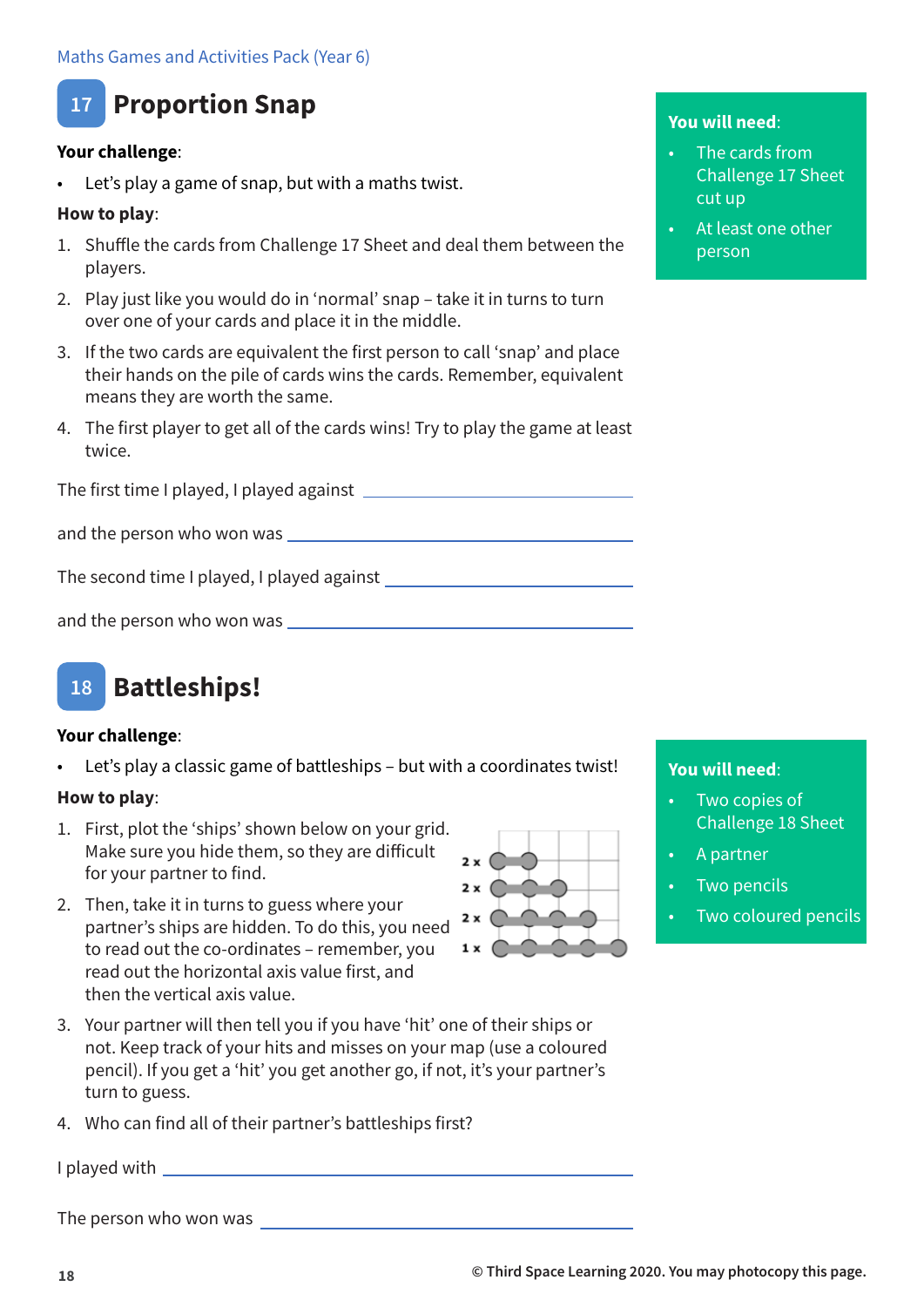# **Challenge 16 Sheet** Proportion Snap

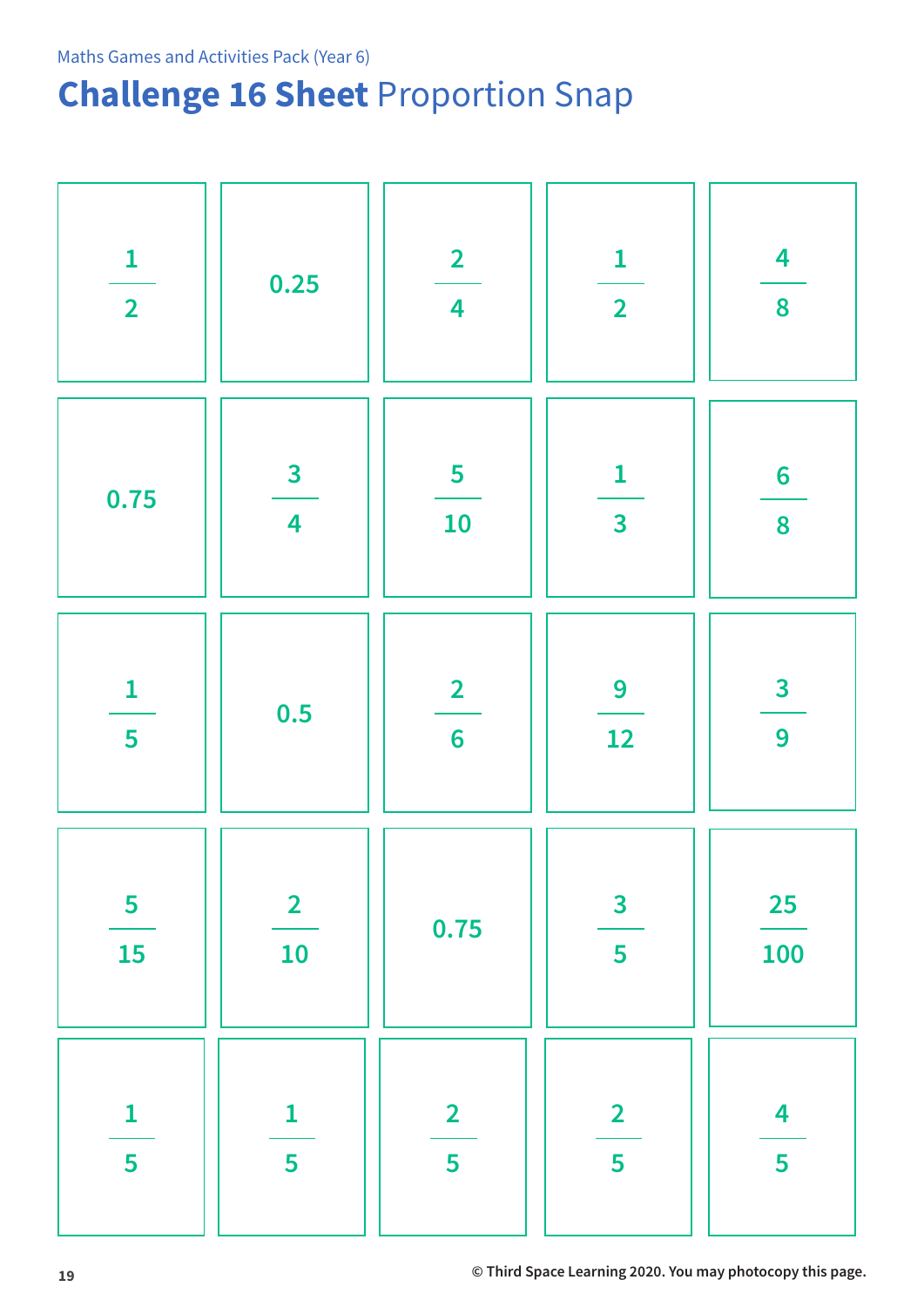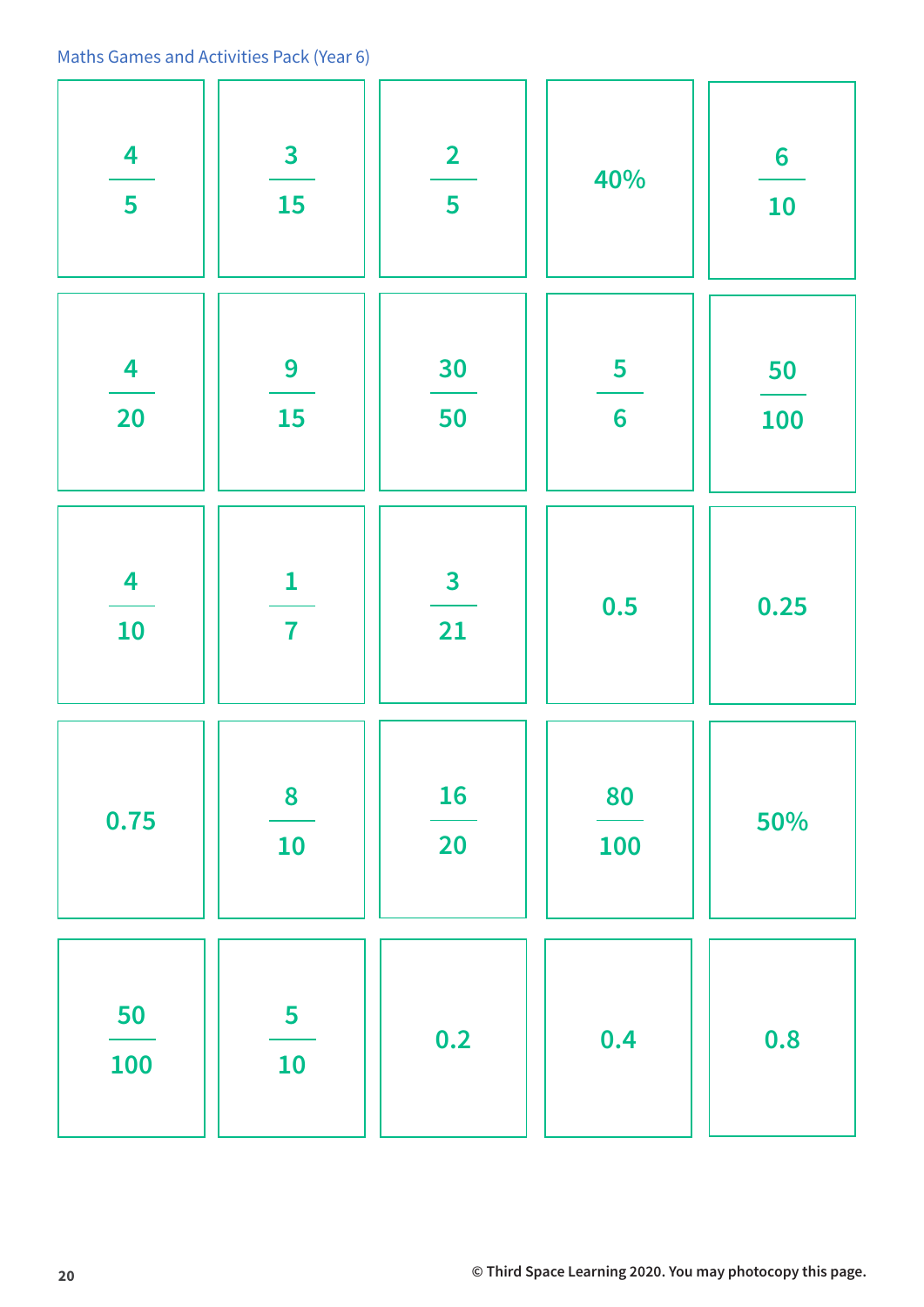# **Challenge 18 Sheet** Battleships

Let's play a game of co-ordinate battleships. See the challenge list for the full instructions.

Here are the boats you need to put on your grid. Remember, your boats are made up of points not squares.



**My Map**

 $2x$ 

 $2x$ 

 $2x$ 

 $1 x$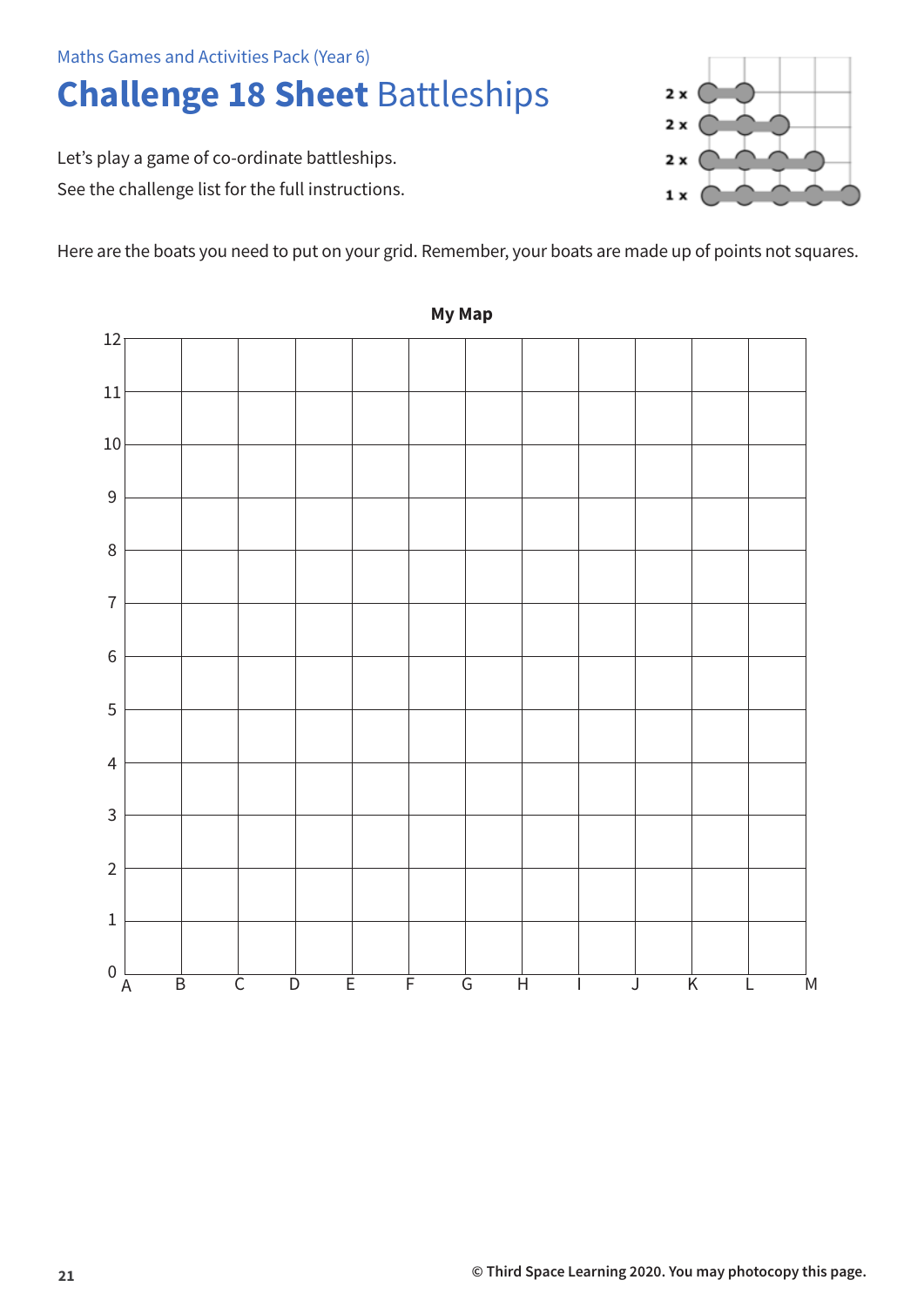

#### **Your challenge**:

Bake something tasty and find the hidden maths.

#### **What to do**:

- 1. Cooking is so much fun! But did you know it involves a lot of amazing maths too?
- 2. Work with an adult to bake something yummy. Need an idea of some recipes? Head to bit.ly/TSLrecipes to get some ideas. Have fun in the kitchen, and then fill in the details below. What did you make, and what maths skills did you think you used!?

I made

The maths I used was

### **20 Who Creates the Most Washing Up**

#### **Your challenge**:

• Can you find out who creates the most washing up in your house?

#### **Things to remember**:

- 1. This activity involves helping out with the washing up for a week. People at home generate a LOT of dirty dishes. But who in your house generates the most?
- 2. Before you begin, predict who you think will create the most washing up over the next week.
- 3. I think that the following person will make the most washing:

4. Over the next week, use Challenge 20 Sheet to record your results. In the table, record how many items of washing up each person in your house generates in the table. Think about how you can record this data – will you use a tally?

5. Next, create a bar graph of your results.

\_\_\_\_\_\_\_\_\_\_\_\_\_\_\_\_\_\_\_\_\_\_\_\_\_\_\_\_\_\_

- 6. Then, write down five things you can tell from the data on your Challenge 20 Sheet. For example, who creates the least washing up? Who creates the most?
- 7. The person who created the most washing was

\_\_\_\_\_\_\_\_\_\_\_\_\_\_\_\_\_\_\_\_\_\_\_\_\_\_\_\_\_\_\_

#### **You will need**:

- A recipe for something yummy
- **Ingredients**
- An adult to help you

#### **You will need**:

• Challenge 20 Sheet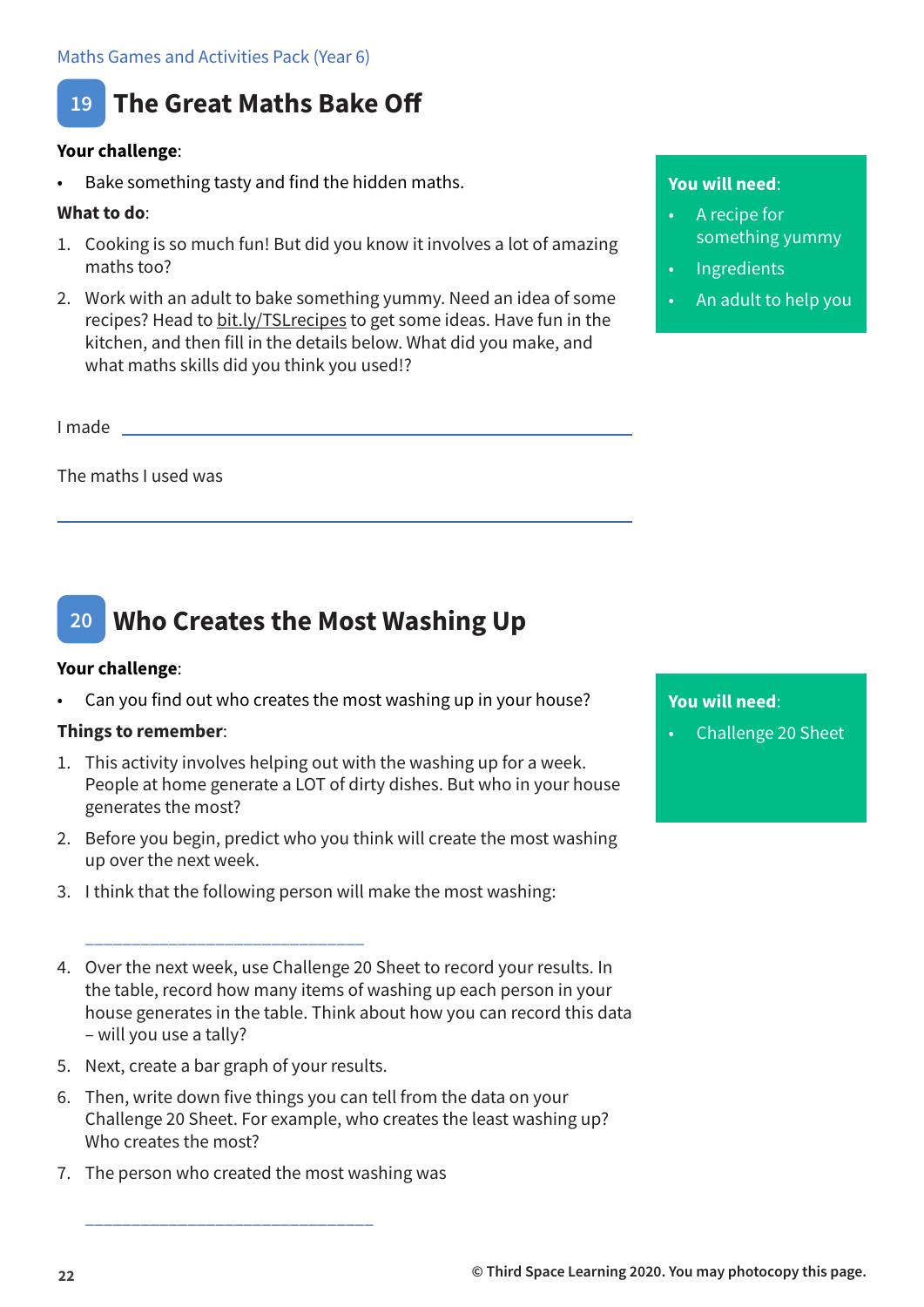# **Challenge 20 Sheet** Who creates the most washing up?

**A.** Use the table below to help you record your data.

| Family member's name   Mon | <b>Tues</b> | Wed | Thur | Fri | Sat | Sun | <b>Total</b> |
|----------------------------|-------------|-----|------|-----|-----|-----|--------------|
|                            |             |     |      |     |     |     |              |
|                            |             |     |      |     |     |     |              |
|                            |             |     |      |     |     |     |              |
|                            |             |     |      |     |     |     |              |
|                            |             |     |      |     |     |     |              |

**B.** Make a bar chart of your results for each person's totals

Put your results for the total amount of washing up made into a bar chart. Remember to think about the scale you are going to use for your vertical axis and to give the chart a title.

Bar Chart Title: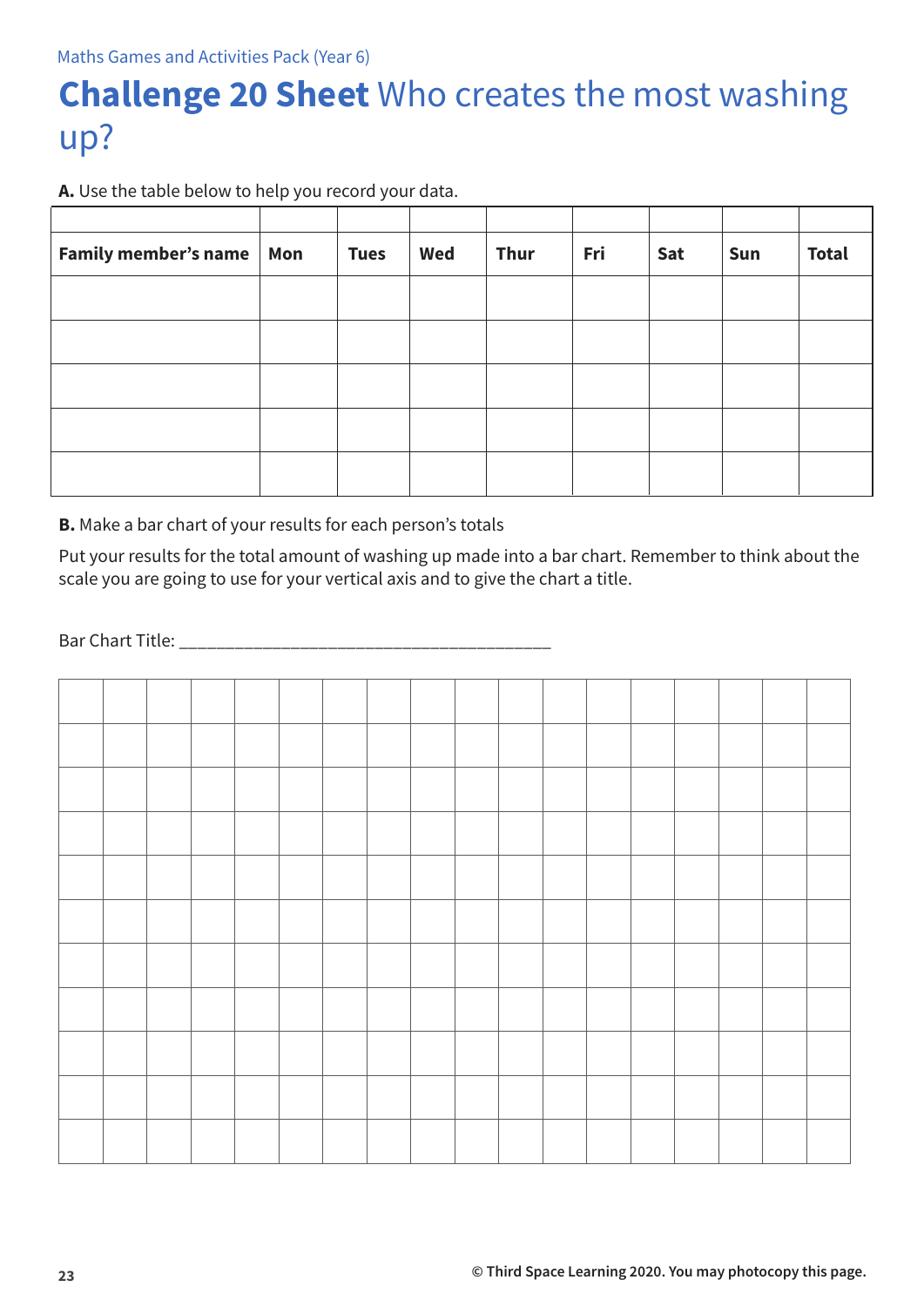**C.** Now, use the lines below to write at least five things that you can tell from your data.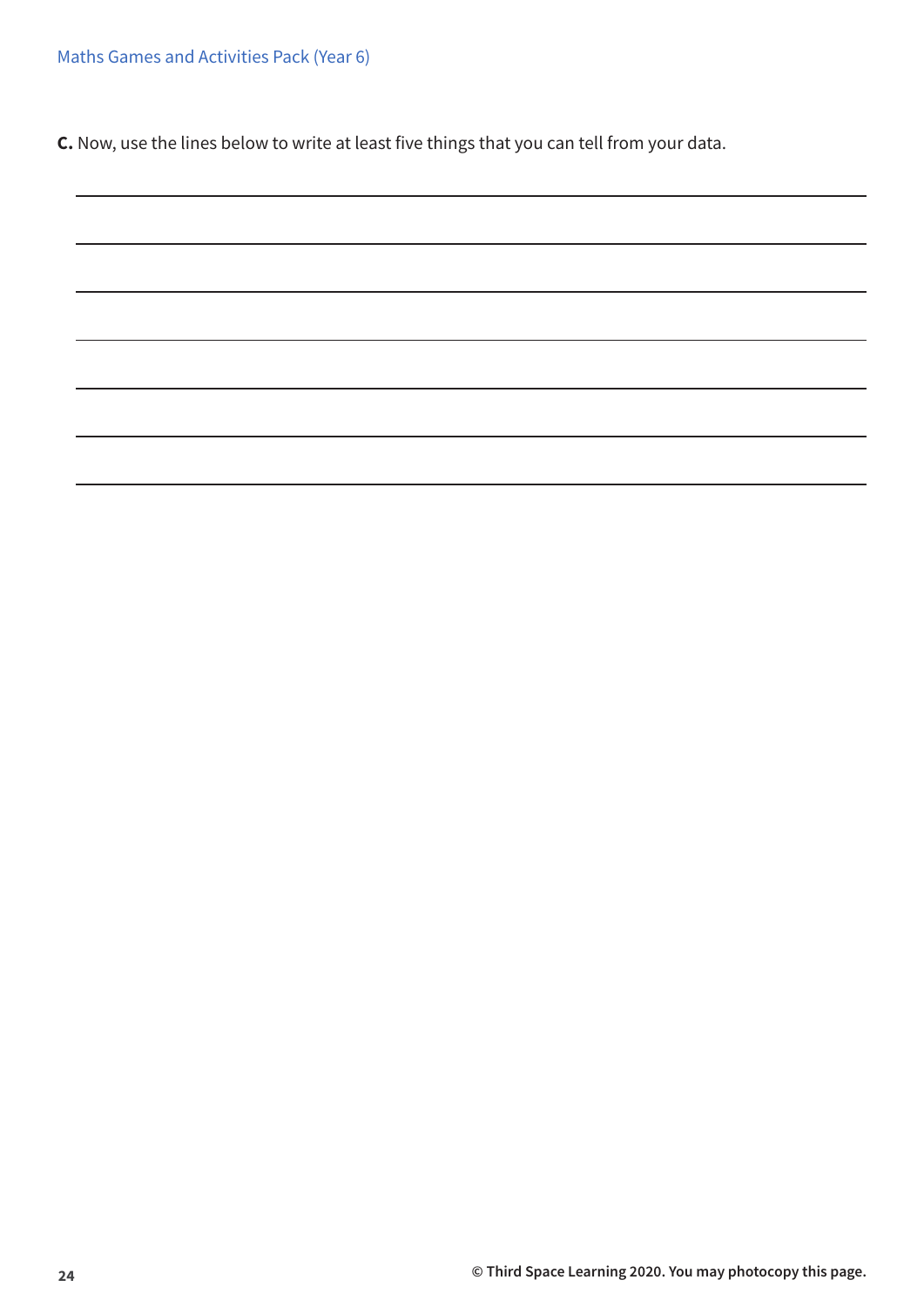# Resource Sheet 1